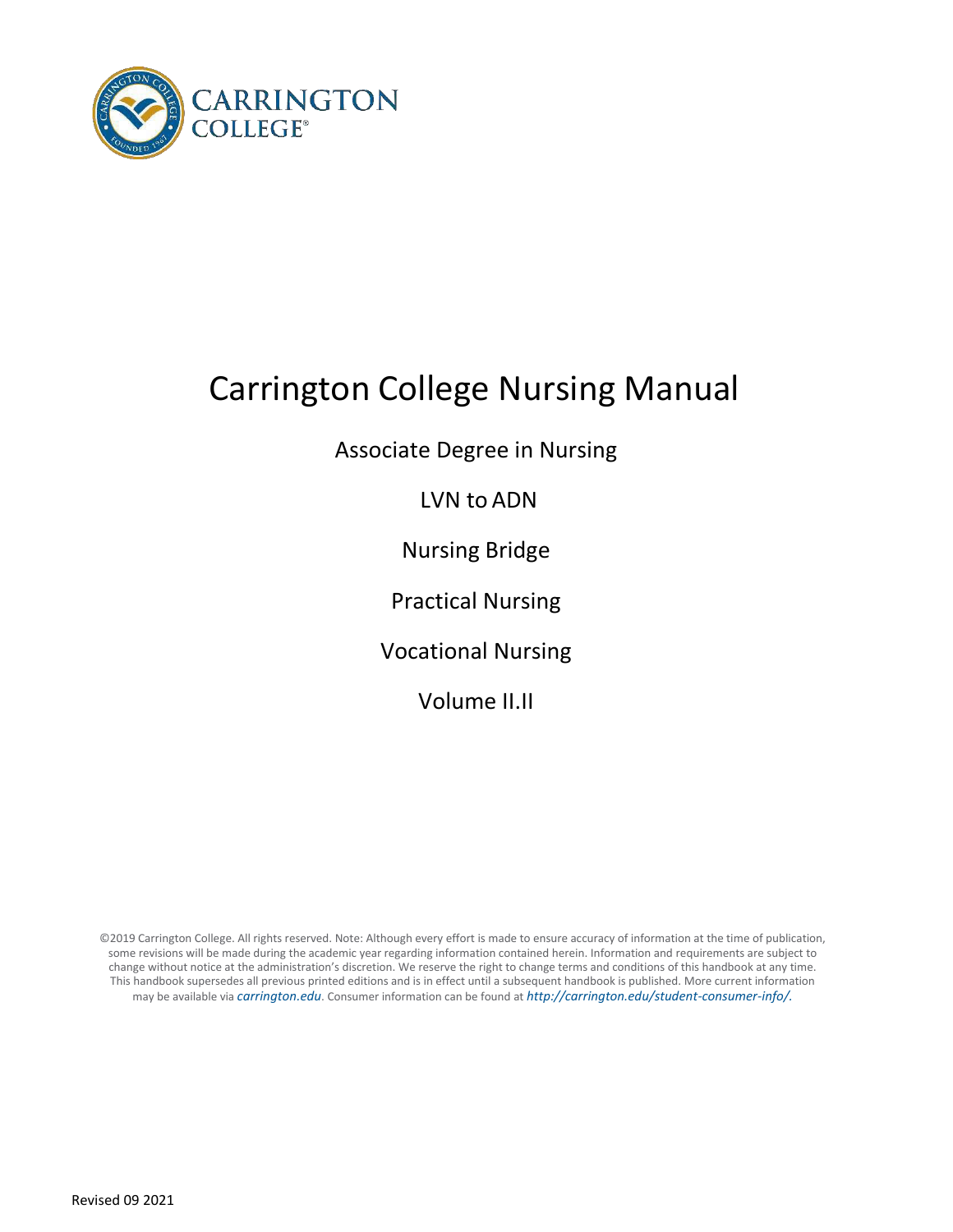# **Table of Contents**

| The drive and will to succeed and achieve your goal must come from you.  5        |  |
|-----------------------------------------------------------------------------------|--|
|                                                                                   |  |
|                                                                                   |  |
|                                                                                   |  |
|                                                                                   |  |
|                                                                                   |  |
|                                                                                   |  |
|                                                                                   |  |
|                                                                                   |  |
|                                                                                   |  |
|                                                                                   |  |
|                                                                                   |  |
|                                                                                   |  |
|                                                                                   |  |
|                                                                                   |  |
|                                                                                   |  |
|                                                                                   |  |
| 2.9 New or Changes in Policies, Procedures and Program Information  15            |  |
|                                                                                   |  |
|                                                                                   |  |
|                                                                                   |  |
|                                                                                   |  |
|                                                                                   |  |
|                                                                                   |  |
|                                                                                   |  |
|                                                                                   |  |
|                                                                                   |  |
| 3.2.7 Student Preparation Expectations/Dress Code for Clinical Simulation Lab  18 |  |
|                                                                                   |  |
|                                                                                   |  |
|                                                                                   |  |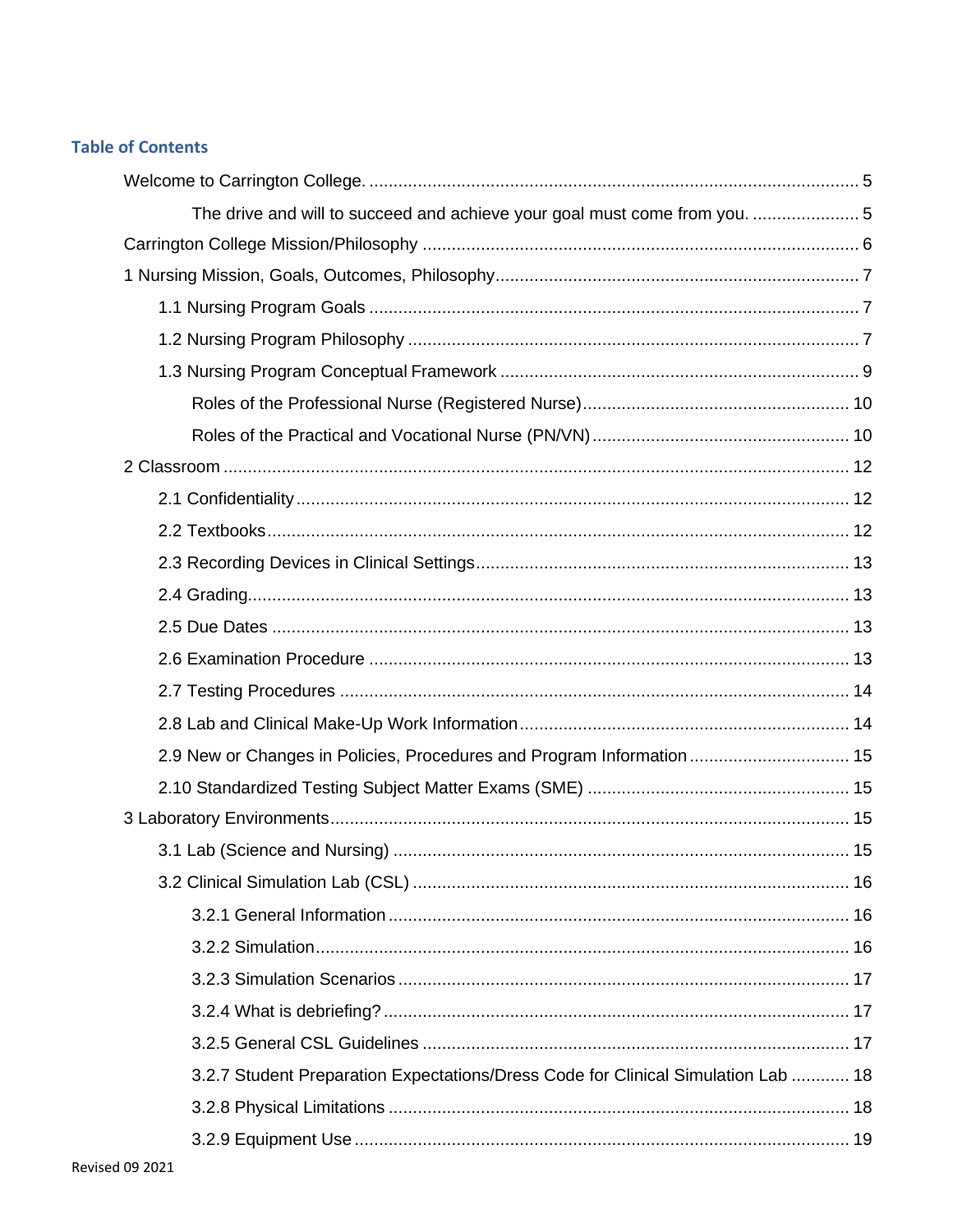| 4.1 Professionalism and the American Nurses Association (ANA) Code of Conduct  20            |  |
|----------------------------------------------------------------------------------------------|--|
| 4.2 Professionalism in Relation to the American Nurses Association Code of Ethics for Nurses |  |
|                                                                                              |  |
|                                                                                              |  |
|                                                                                              |  |
|                                                                                              |  |
|                                                                                              |  |
|                                                                                              |  |
|                                                                                              |  |
|                                                                                              |  |
| 5 Medication Administration Proficiency Exam (MAPE)/Dosage Calculation 23                    |  |
|                                                                                              |  |
|                                                                                              |  |
|                                                                                              |  |
|                                                                                              |  |
|                                                                                              |  |
|                                                                                              |  |
|                                                                                              |  |
|                                                                                              |  |
|                                                                                              |  |
|                                                                                              |  |
|                                                                                              |  |
|                                                                                              |  |
|                                                                                              |  |
|                                                                                              |  |
|                                                                                              |  |
|                                                                                              |  |
|                                                                                              |  |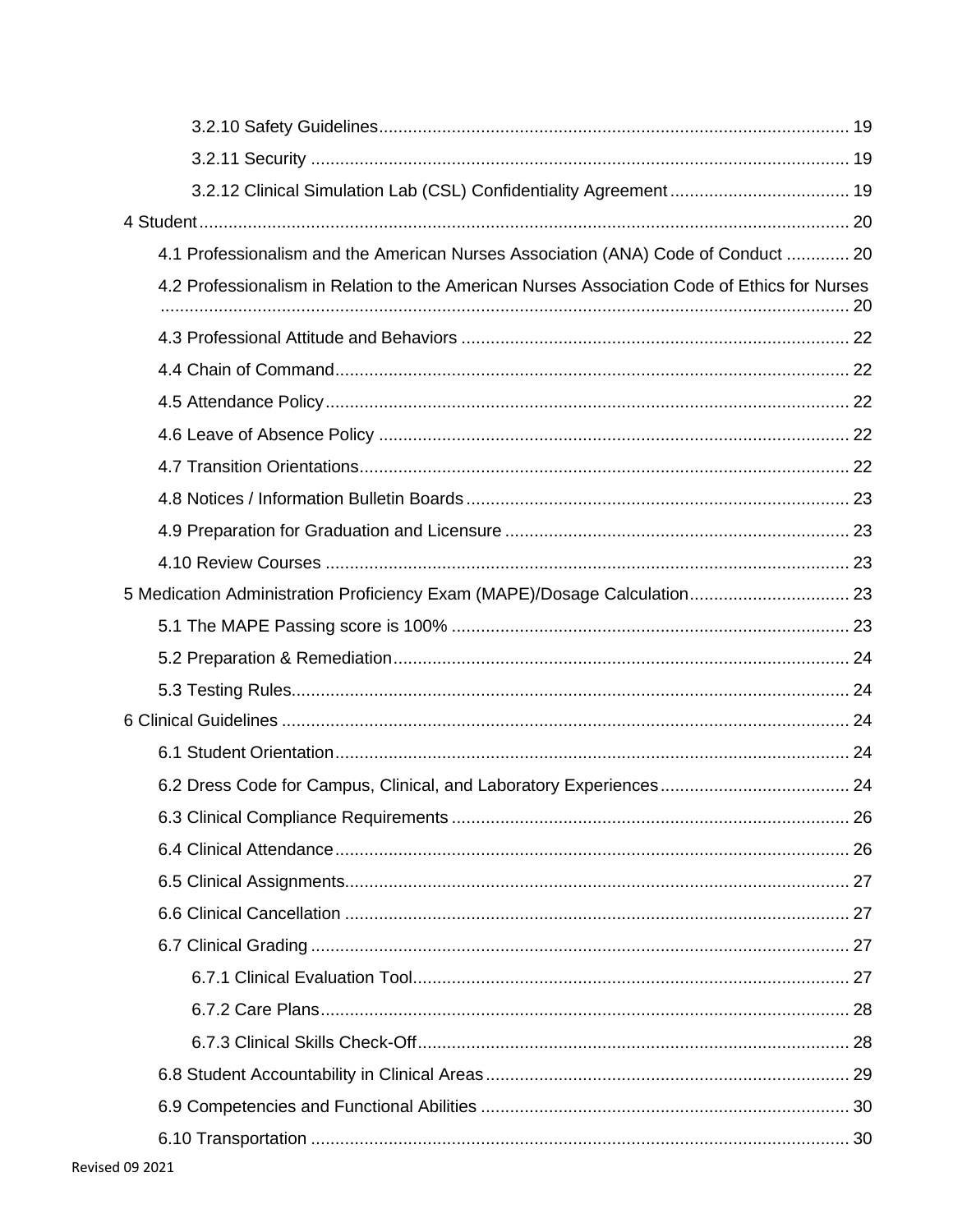| 6.18 Negligence, Drug and Alcohol Use Related to Clinical Sites and Nurse Practice Acts  32 |
|---------------------------------------------------------------------------------------------|
|                                                                                             |
|                                                                                             |
|                                                                                             |
|                                                                                             |
|                                                                                             |
|                                                                                             |
|                                                                                             |
|                                                                                             |
|                                                                                             |
|                                                                                             |
|                                                                                             |
|                                                                                             |
|                                                                                             |
|                                                                                             |
|                                                                                             |
|                                                                                             |
|                                                                                             |
|                                                                                             |
|                                                                                             |
|                                                                                             |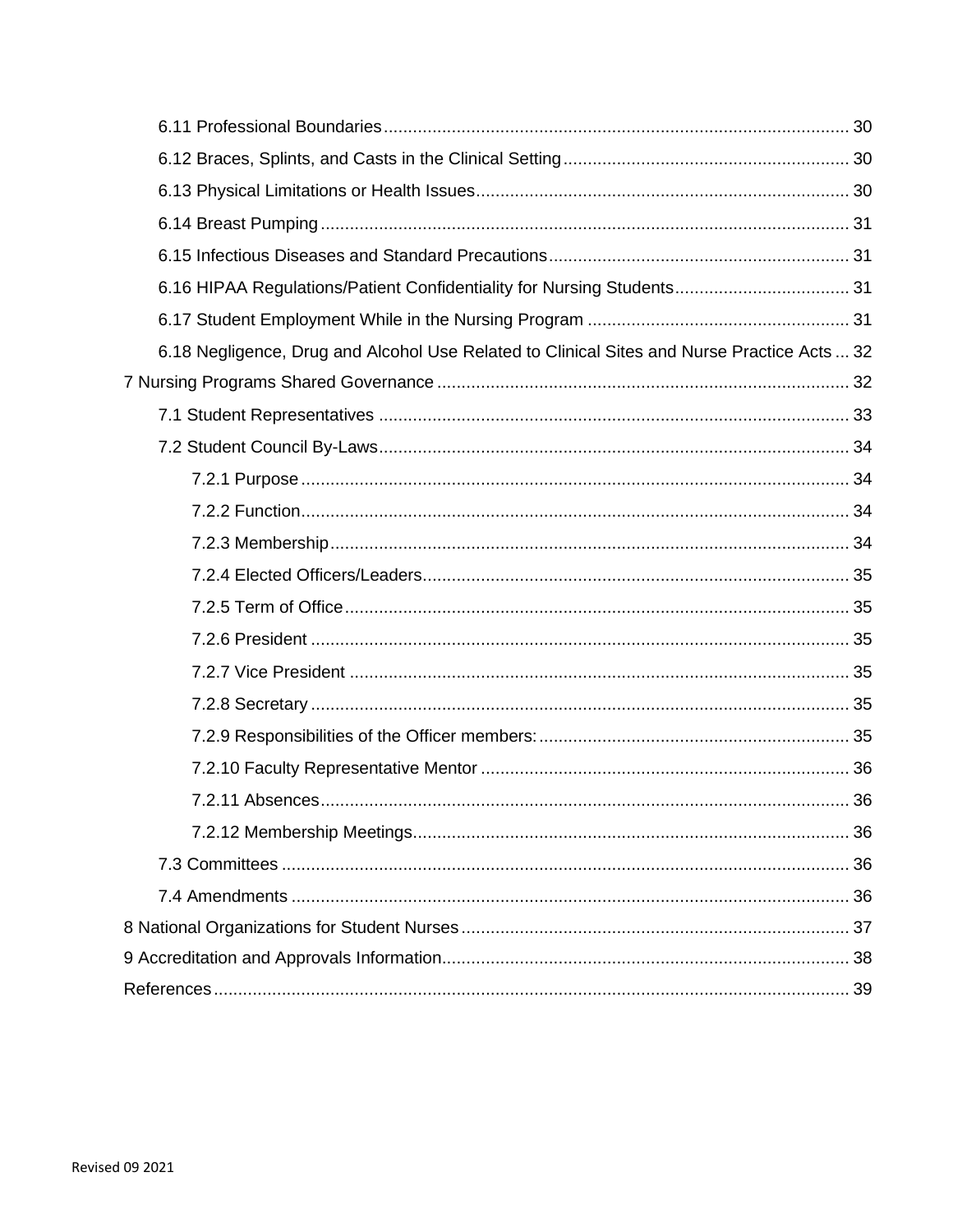# <span id="page-4-0"></span>**Welcome to Carrington College.**

Welcome to Nursing.

This manual applies to all students attending the Associate Degree in Nursing, Registered Nursing LVN to ADN, Nursing Bridge, Practical Nursing, and Vocational Nursing programs at a Carrington College campus. The intent of this manual is to provide you with important policies, procedures and guidelines that will facilitate your success in the program you have chosen. It is not meant to replace the Carrington College Academic Catalog or the Student Handbook, but rather to augment and assist you to identify issues and policies specific to the nursing programs. **The Carrington College Nursing Manual** along with the **[Student Handbook](http://students.carrington.edu/student-handbook/)** and **[Academic](https://carrington.edu/carrington-college/catalog/)  [Catalog](https://carrington.edu/carrington-college/catalog/)** are the primary sources of policy information.

As a nursing student, you will be exposed to a plethora of educational experiences designed to help guide you into the ever-increasing role of professional nursing. With this comes responsibility and accountability for your education, including gaining the skills, knowledge, and attitude for a successful completion of this program.

#### <span id="page-4-1"></span>**The drive and will to succeed and achieve your goal must come from you.**

On behalf of Carrington College faculty and staff, the Deans of Nursing would like to welcome you to Carrington College and your nursing program. You are about to embark on an exciting and challenging journey as you prepare to become a professional nurse.

#### *I attribute my success to this – "I never gave or took any excuse." Florence Nightingale*

*"You are not here merely to make a living. You are here in order to enable the world to live more amply, with greater vision, with a finer spirit of hope and achievement. You are here to enrich the world, and you impoverish yourself if you forget the errand." Woodrow Wilson*

*"Let me dedicate my life today to the care of those who come my way. Let me touch each one with a healing hand and the gentle art for which I stand. And then tonight when the day is done, let me rest in peace if I've helped just one." -Author unknown*

*"Nursing is an art: and if it is to be an art, it requires an exclusive devotion as hard a preparation, as any painter's or sculptor's work; for what is the having to do with dead canvas or dead marble, compared with having to do with the living body, the temple of God's spirit? It is one of the Fine Arts: I had almost said, the finest of Fine Arts." Florence Nightingale*

Best Wishes! Deans of Nursing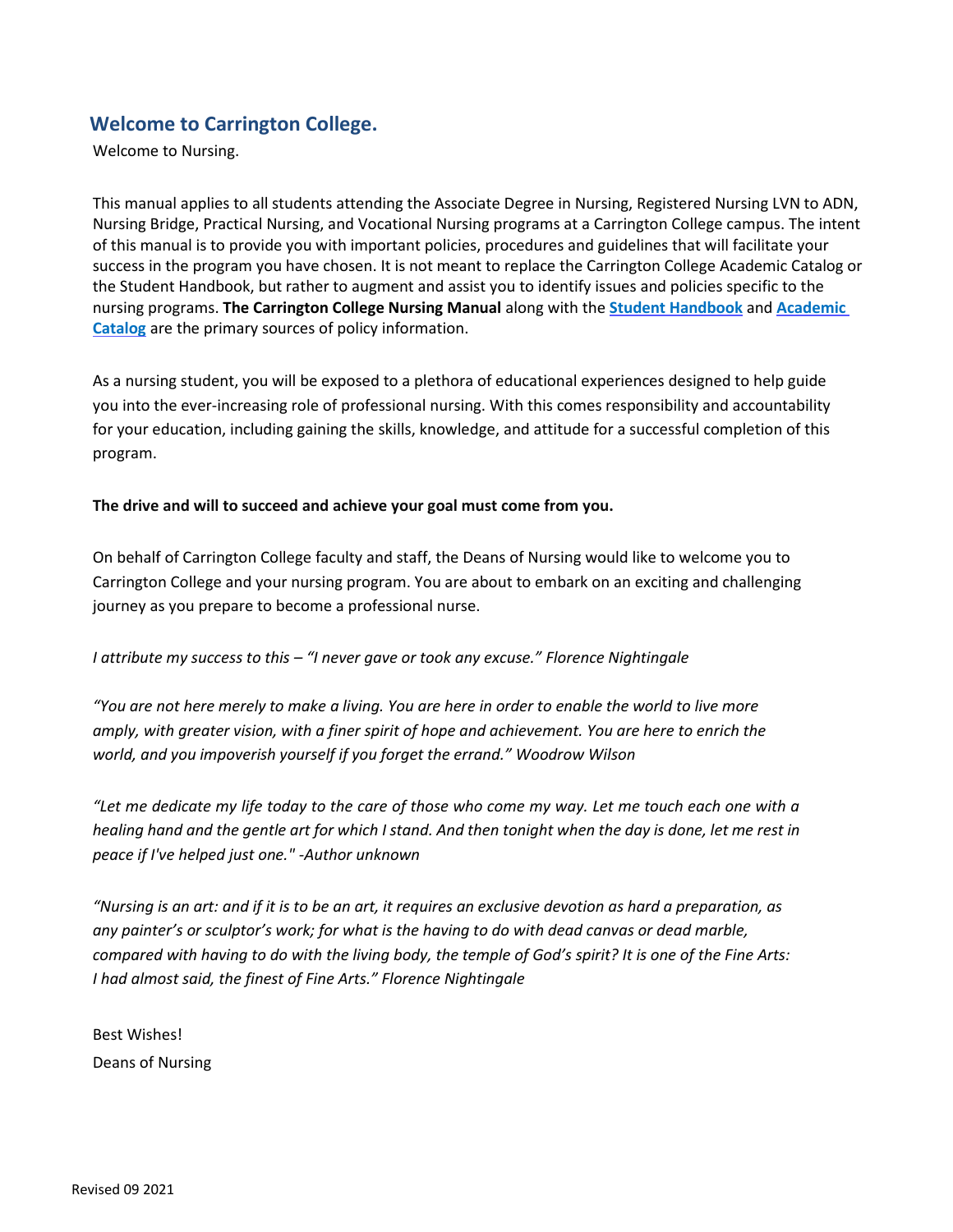# <span id="page-5-0"></span>**Carrington College Mission/Philosophy**

The mission of Carrington College is to provide learning opportunities to individuals in the communities it serves through postsecondary programs of study, which include general studies and professional preparation in career focused majors.

The college achieves its mission by:

Offering associate degree and certificate programs in health care, wellness, legal, business and technical disciplines

Providing a supportive, student-centered learning environment, which enables students to meet their educational and career goals and achieve positive learning outcomes

Using a skills-based and outcomes-based approach to education

Providing excellent educational programs and services to students on-site and online that meet student, employer, and community needs

The Carrington College philosophy is based on outcome-based learning. The College's focus on retention, career services, and job performance results in graduates who are highly qualified and motivated employees. The communities served by the College benefit from this focus on outcome-based learning and the College's ability to adapt to society's changing needs.

Our faculty, administrators, and staff are committed to students developing specific vocational knowledge and skills, as well as mastering learning outcomes throughout their experience at Carrington College. The College models its programs and curricula objectives to align with the College's institutional learning outcomes encompassing critical thinking, collaboration, communication, and professionalism.

In degree programs, a broad base of general education course offerings provide students with communication, critical thinking, mathematical and computer skills; as well as perspectives from the sciences, humanities and social sciences.

Carrington College encourages students to work to achieve their highest potential while attaining their career goals. The College strives for excellence and quality in everything it does and instills in its students the same aspirations.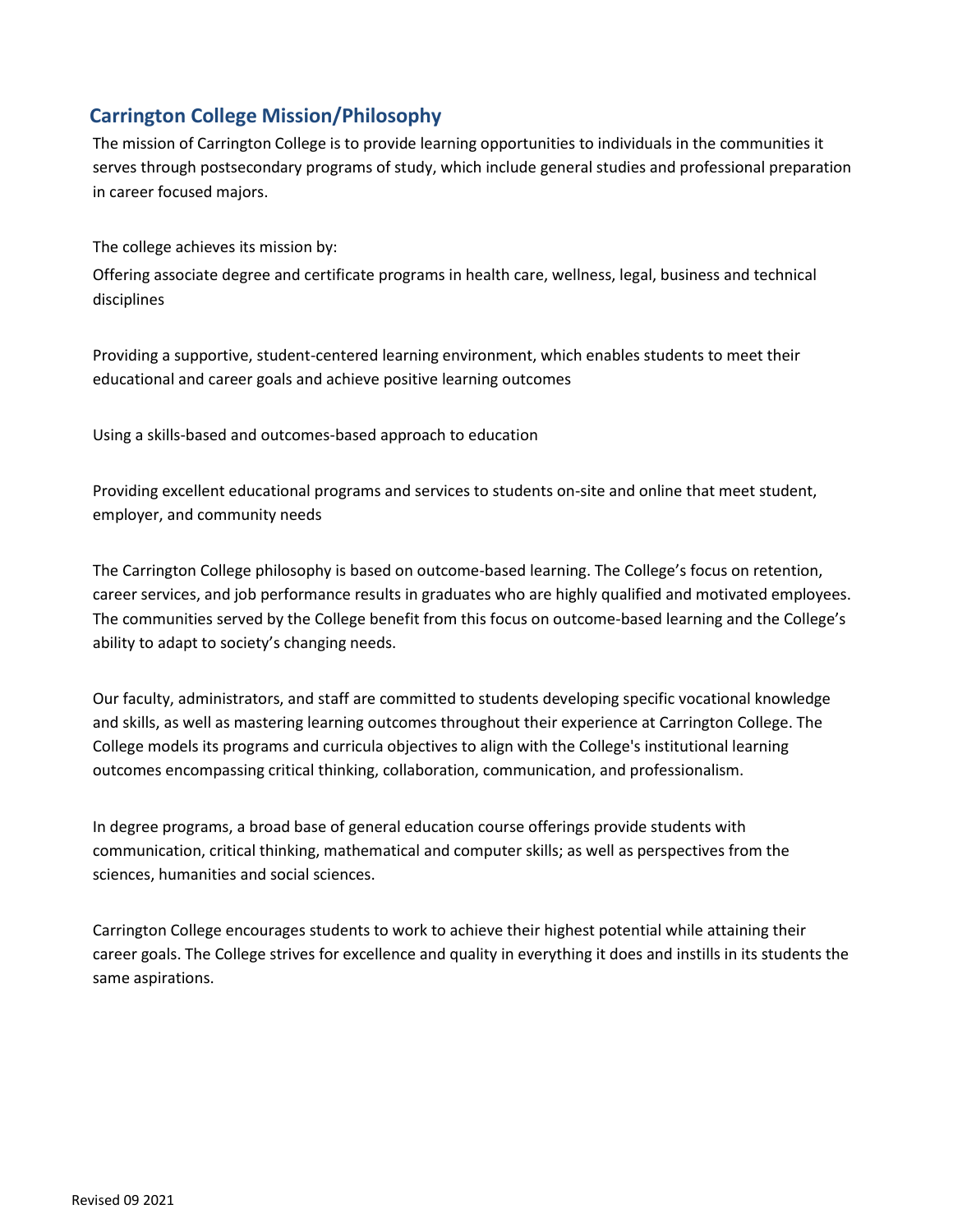# <span id="page-6-0"></span>**1 Nursing Mission, Goals, Outcomes, Philosophy**

The mission of the Carrington College Registered Nursing, Registered Nursing LVN to RN, Nursing Bridge, Practical Nursing, and Vocational Nursing programs (hereafter, 'nursing program' or 'the program') is to provide nursing students with the opportunity to develop knowledge, skills and attitudes needed to gain entry into the nursing profession. The nursing program prepares graduates for entry-level nursing positions where they will provide quality health care services in diverse settings and function as providers of patient centered care, members of a health care team, members within the profession and patient safety advocate (TBON, 2018).

## <span id="page-6-1"></span>**1.1 Nursing Program Goals**

The ultimate goal of the nursing education program is to develop graduate nurses who are prepared to promote and enhance human flourishing; to demonstrate sound nursing judgment; to continuously develop their own unique professional identity; and to develop and maintain an inquiring mind as she or he moves into the world of nursing practice and beyond (NLN, 2018).

## <span id="page-6-2"></span>**1.2 Nursing Program Philosophy**

The nursing faculty of Carrington College believes that nursing is a dynamic, evolving art and science discipline that involves application and facilitation of knowledge, skills and attitudes necessary to support human flourishing defined as an endeavor to achieve self-actualization and fulfillment of individuals within a larger community. Human flourishing encompasses the unique diversity of holistic wellbeing for patients and family. They believe that nursing practice is based on specific nursing knowledge together with a foundation derived from the biological, behavioral and social sciences.

Nursing knowledge skills and attitudes arise from a technical, interpersonal, ethical, legal, leadership and scientific inquiry basis. (NLN, 2018)

Nurses function in a variety of health care settings as providers of patient-centered care, members within a discipline, and members of a health care team and patient safety advocate. Through nurse-patient collaboration, the health needs of individuals and family in communities with diverse cultural backgrounds and lifestyles are addressed to promote optimal levels of functioning to support human flourishing. (TBON, 2018)

A person is an individual with biological, psychological, social, cultural, spiritual and developmental dimensions. A person's health is influenced by their constant interaction with the environment and has the potential to flourish through interaction with the environment.

Environment impacts the person through interacting with internal and external components.

Health is comprised of wellness and illness dimensions with both subjective and objective dimensions but is always viewed from the perspective of the person.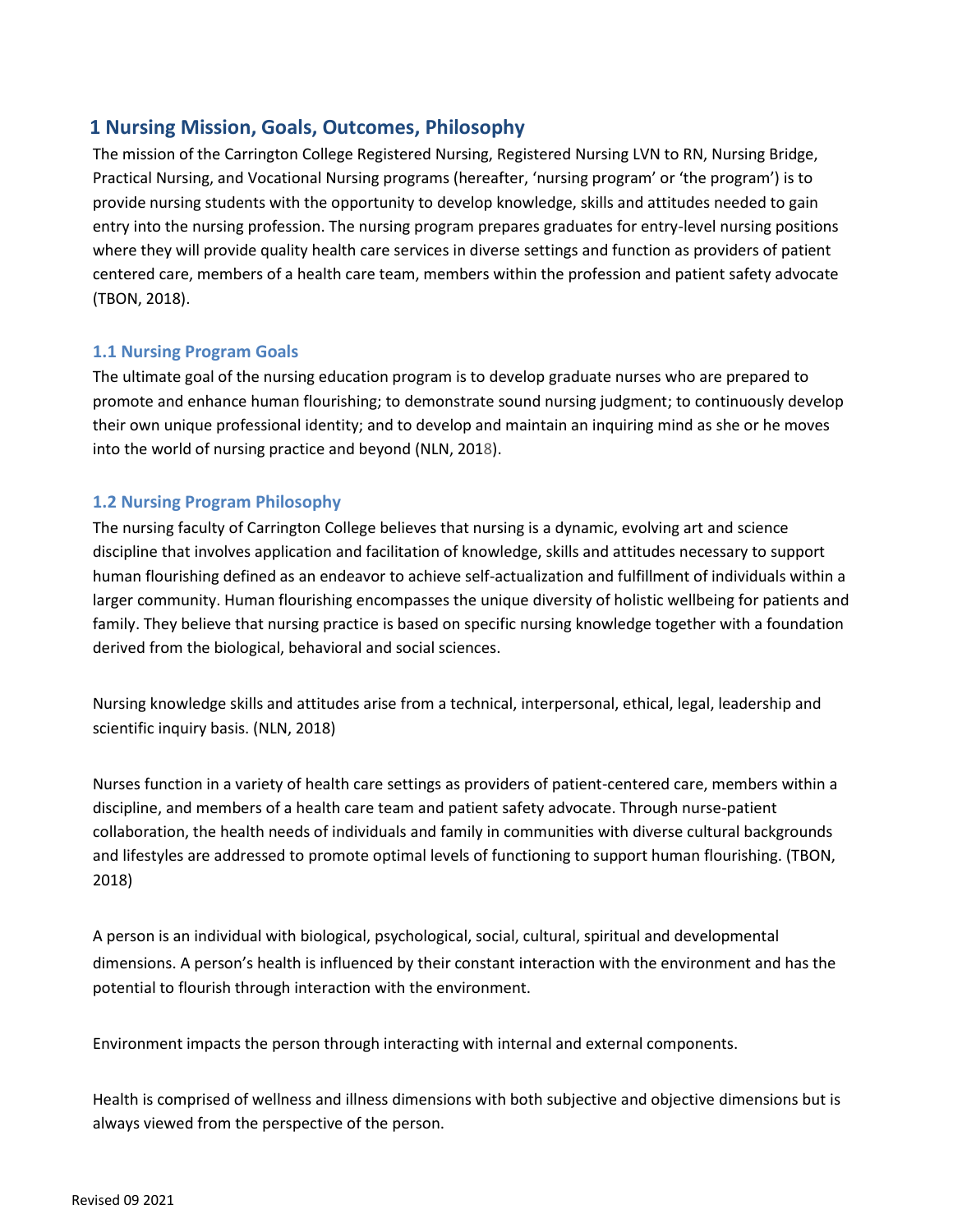Nursing is a caring profession that promotes health, healing and hope in response to human conditions. Nurses provide concern and consideration for the whole person and reach out to those who are vulnerable. Nurses recognize and respond to differences among people and their families', ideas, values and ethnicities. They affirm and embrace uniqueness, and value each person respecting the dignity, values, behaviors, environment, social norms, cultural values, physical characteristics, experiences, religious beliefs and practices of each without condition or limitation. They encourage, expect, and value open communication and ethical decision making.

Nurses provide an essential service to patients in an ever-changing health care delivery system. They are committed to continuous growth with a goal of excellence within themselves and the environment in which they practice. Nurses must make complex decisions, adapt to new situations, and continually update knowledge and skills utilizing clinical decision making as an integral process. The nurse is accountable for abiding by all laws and regulations related to nursing practice within an ethical context. The nurse uses a process to approach care that is a systematic, problem-solving method used to identify, prevent, alleviate and protect, promote and restore health.

The nurse develops and implements therapeutic nursing interventions to support patients in adapting to dimensions of health. Nursing practice is based upon standards of practice and an ethical and legal framework.

The nurse effectively communicates to provide nursing care, patient education and leadership.

Graduates of the nursing programs at Carrington College function in a variety of health care settings to apply professional standards, apply health promotion and disease prevention strategies, and conduct transcultural health assessments and interventions (NLN, 2018).

Nursing has different levels of education and scopes of practice. The Licensed Practical and Vocational Nurses provide nursing care within a directed scope of practice under appropriate supervision. Patients for the Licensed Practical and Vocational Nurse are individuals in the context of their families with predictable health care needs. The entry level Associate Degree in Nursing (ADN) provides direct nursing care to, or coordinates care for a limited number of patients in various health care settings; the patients may have complex multiple needs with predictable or unpredictable outcomes. Patients for the ADN are individuals and their families (TBON, 2018).

Learning is a continuous, life-long process that involves changes in knowledge, attitudes, and behavior. Learning, teaching, and evaluation are shared processes that support personal development and stimulate inquiry in students. Education is an integral component of each student's personal and professional growth and development. The student is viewed as a self-directed learner who is committed to life-long learning. Faculty view education as a process of continuous improvement enhanced by appropriate educational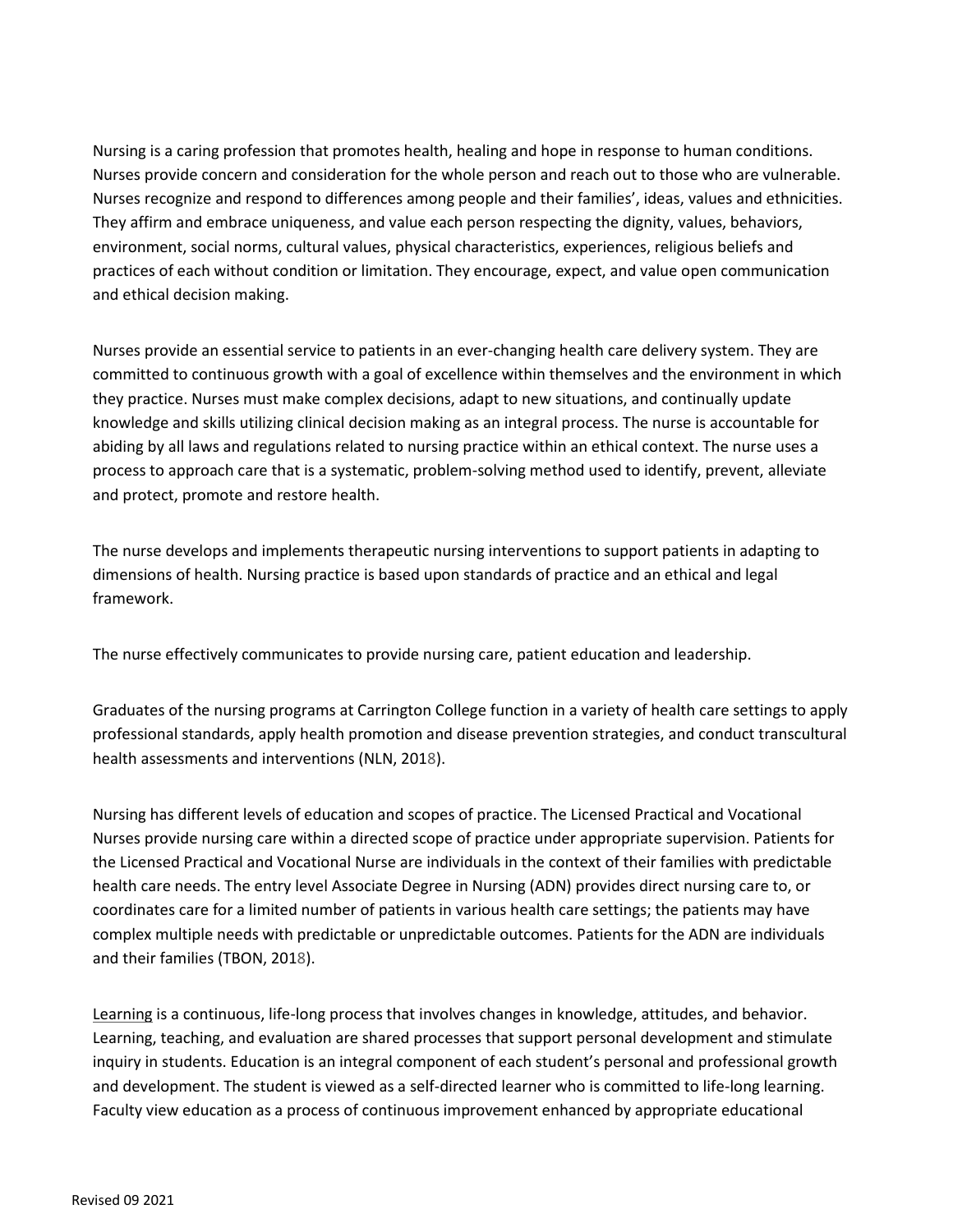pedagogy that supports student development as a professional nurse.

Various learning experiences, both individual and group, are provided to meet and enhance individual student learning styles. Clinical learning experiences expose students to diverse health care settings within the community. These experiences provide the nursing student an opportunity to develop the core values of caring, diversity, integrity, excellence, ethics, patient-centeredness, and holism identified by the National League for Nursing (NLN, 2018). Nursing students are accountable for learning by assuming an active role and by sharing responsibility in meeting learning outcomes. The student is expected to:

- 1. Develop the appropriate study skills necessary to be successful, considering one's own cultural and ethnic background, learning styles and goals.
- 2. Engage in the learning process using critical thinking skills.
- 3. Work independently and interdependently in multiple and varied learningexperiences.
- 4. Increase awareness of their and other's knowledge and behaviors, and how they affect nursing practice.
- 5. Accept change as a process and product of learning acquisition.
- 6. Demonstrate commitment to the knowledge and continued learning skills and attitudes inherent in the practice of professional nursing.
- 7. Engage in the ongoing process of evaluation and continued learning.
- 8. Develop an approach to learning that will assist in creating and planning an organized balance in life by developing a support system.

The Carrington College nursing faculty are committed to providing students with a program that provides instruction that will:

- 1. Develop highly educated, knowledgeable, skill-oriented graduates who possess the necessary knowledge, skills and attitudes that can transition into entry-level roles and serve the needs of the community.
- 2. Prepare graduates to successfully take the appropriate National Council Licensure Examination (NCLEX).
- 3. Provide quality didactic instruction, laboratory facilities and clinical experiences.
- 4. Provide quality clinical training that prepares graduates to perform nursing skills competently.
- 5. Advance the profession of nursing by articulating with institutions of higher education for transfer of credits.

## <span id="page-8-0"></span>**1.3 Nursing Program Conceptual Framework**

In addition to the mission and philosophy, the nursing faculty believe that with the rapidly changing health care environment, a nurse must be able to think critically and make appropriate decisions. The nurse also needs to apply the nursing process when assisting patients to adapt to changes in the wellness-illness dimension. The central component of Carrington College's nursing curriculum is the application of the nursing process and utilization of critical thinking in a professional manner. When nursing is viewed from this central component perspective, four role-specific professional competencies of the graduate nurse evolve. Those roles include: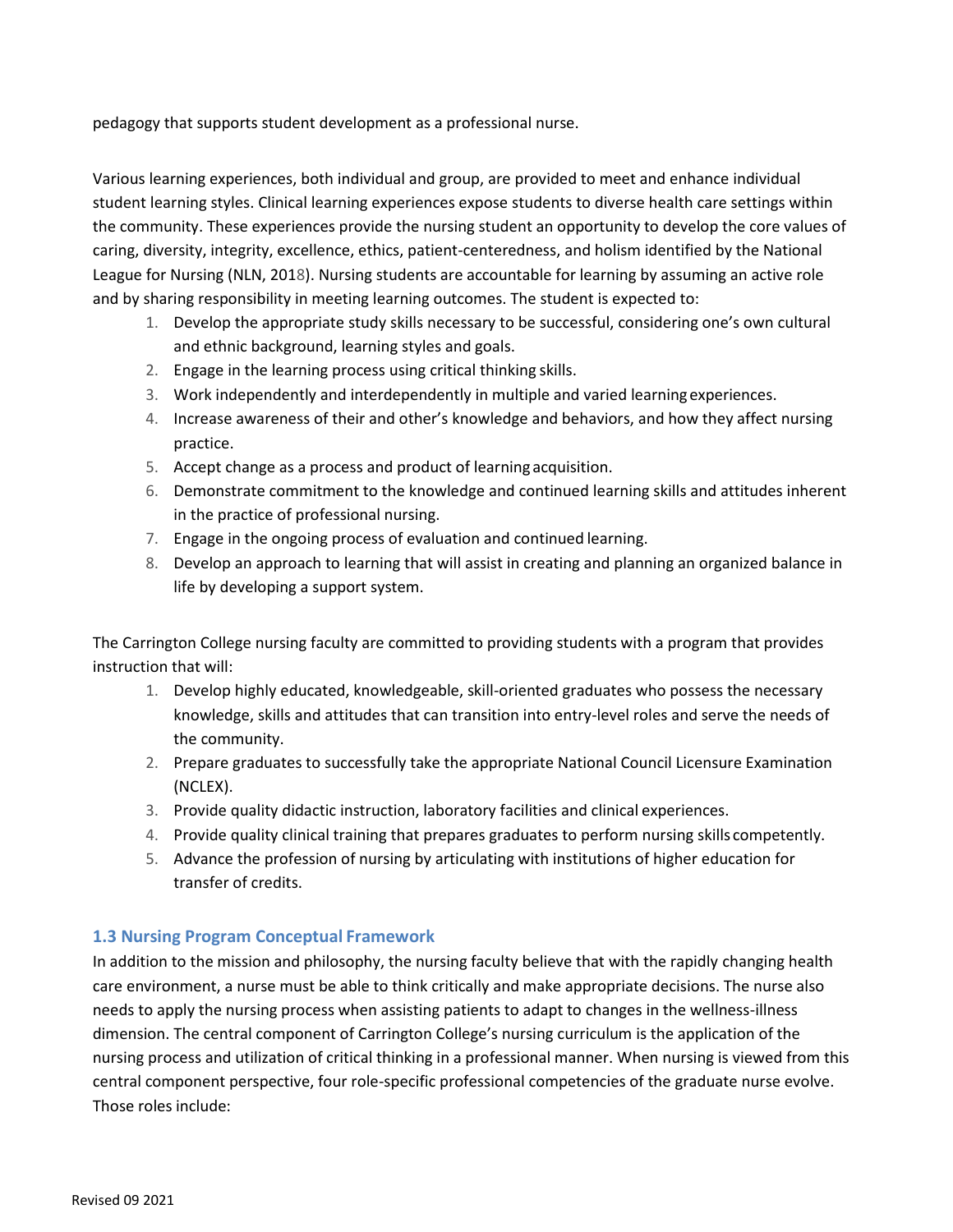#### <span id="page-9-0"></span>**Roles of the Professional Nurse (Registered Nurse)**

- 1. Nurse as a professional provider of patient centered care
- 2. Nurse as a professional member within the profession
- 3. Nurse as a professional member of a health care team
- 4. Nurse as a patient safety advocate

#### <span id="page-9-1"></span>**Roles of the Practical and Vocational Nurse (PN/VN)**

- 1. Nurse as a provider of patient-centered care
- 2. Nurse as a member within the profession
- 3. Nurse as a member of the health care team
- 4. Nurse as a patient safety advocate

Within each of these roles reside the core values and integrating concepts that are the basis for all of Carrington College's nursing program curricula. These include:

Core Values: The NLN (2018) core values, implicit in nursing's historic paradigm, are foundational for all nursing practice. These values are caring, diversity, ethics, excellence, holism, integrity, and patientcenteredness. They are shown at the root of the model, to indicate that each type of nursing program and each type of competency must be grounded in these fundamental values.

Integrating Concepts: Six integrating concepts are derived from the core values – context and environment; knowledge and science; personal and professional development; quality and safety; relationship-centered care; and teamwork. These concepts are shown as bands around the program outcomes, illustrating their progressive and multidimensional development in students during their learning experiences. The critical feature of the bands is an enveloping feedback mechanism that acknowledges the ongoing advancement of nursing education, as new graduates return new learning, gleaned from multiple sources, to nursing practice through nursing education. In this way, nursing practice and nursing education remain perpetually relevant and accountable to the public and all those in need of nursing.

End-of-Program Student Learning Outcomes: The goals of nursing education for each type of nursing program can be summarized in three broad program outcomes. The three outcomes are: 1) nurses must use their skills and knowledge to enhance human flourishing for their patients, their communities, and themselves; 2) they should demonstrate sound nursing judgment and should continually develop their professional identity; 3) nurses must approach all issues and problems in a spirit of inquiry. All essential program-specific core nursing practice competencies and course learning outcomes are assumed within these three general aims.

The ultimate goal of this program is to graduate mature, expert learners who can demonstrate competence in:

1. Human Flourishing: Advocate for patients and families in ways that promote their self-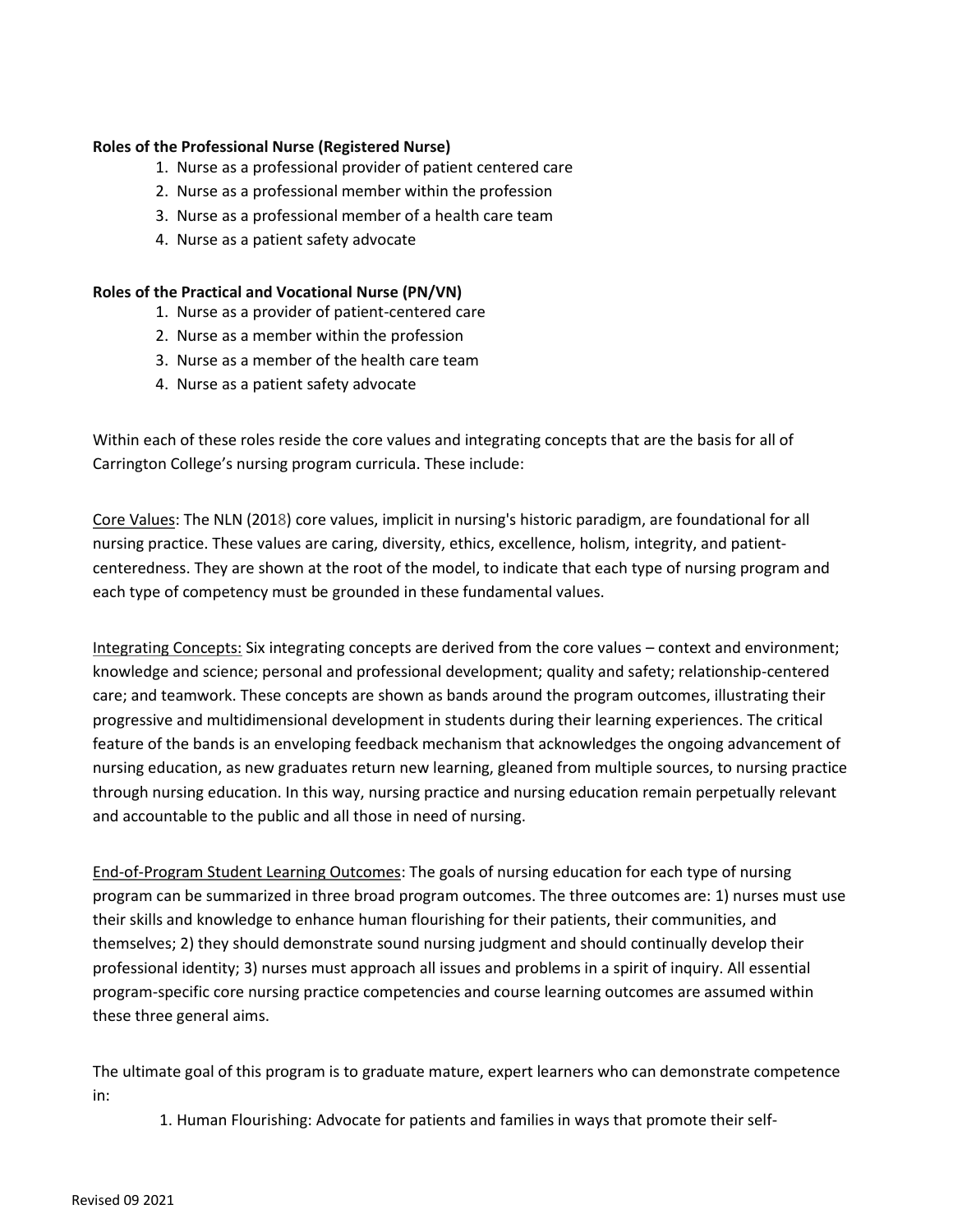determination, integrity and ongoing growth as human beings.

- 2. Nursing Judgment: Make judgments in practice, substantiated with evidence, that integrate nursing science in the provision of safe, quality care and promote the health of patients within a family and community context.
- 3. Professional Identity: Implement one's role as a nurse in ways that reflect integrity, responsibility, ethical practices and an evolving identity as a nurse committed to evidencebased practice, caring, advocacy, and safe, quality care for diverse patients within a family and community context.
- 4. Spirit of Inquiry: Examine the evidence that underlies clinical nursing practice to challenge the status quo, question underlying assumptions, offer new insights to improve the quality of care for patients, families and communities.

The nursing theoretical content requires students to relate information from required courses to the process of interpreting patient data, planning patient-centered effective interventions and evaluating patient responses. To foster critical thinking and the application of the nursing process, a variety of learning experiences and teaching strategies are utilized such as patient simulations, case studies, clinical activities and interactive video/computer-assisted instruction and cooperative learning. Since the application of nursing knowledge to nursing practice requires more than merely learning a specific skill or task, students are asked to substantiate problems and action with appropriate rationale; address individual patient differences; review legal and ethical considerations; and teach others how to perform the necessary skills. These behaviors require utilization of critical thinking and application of the nursing process.

Nutrition, pharmacology and cultural diversity content are an integral part of theoretical/clinical nursing courses. Critical thinking activities incorporating these subjects are part of each course. All nursing courses provide for the integration and exploration of concepts related to the roles of the nurse as a professional provider of patient-centered care, member within a discipline, and member of a health care team and patient advocate. Students will be able to facilitate the acquisition of knowledge, skills and attitudes in every nursing course and semester.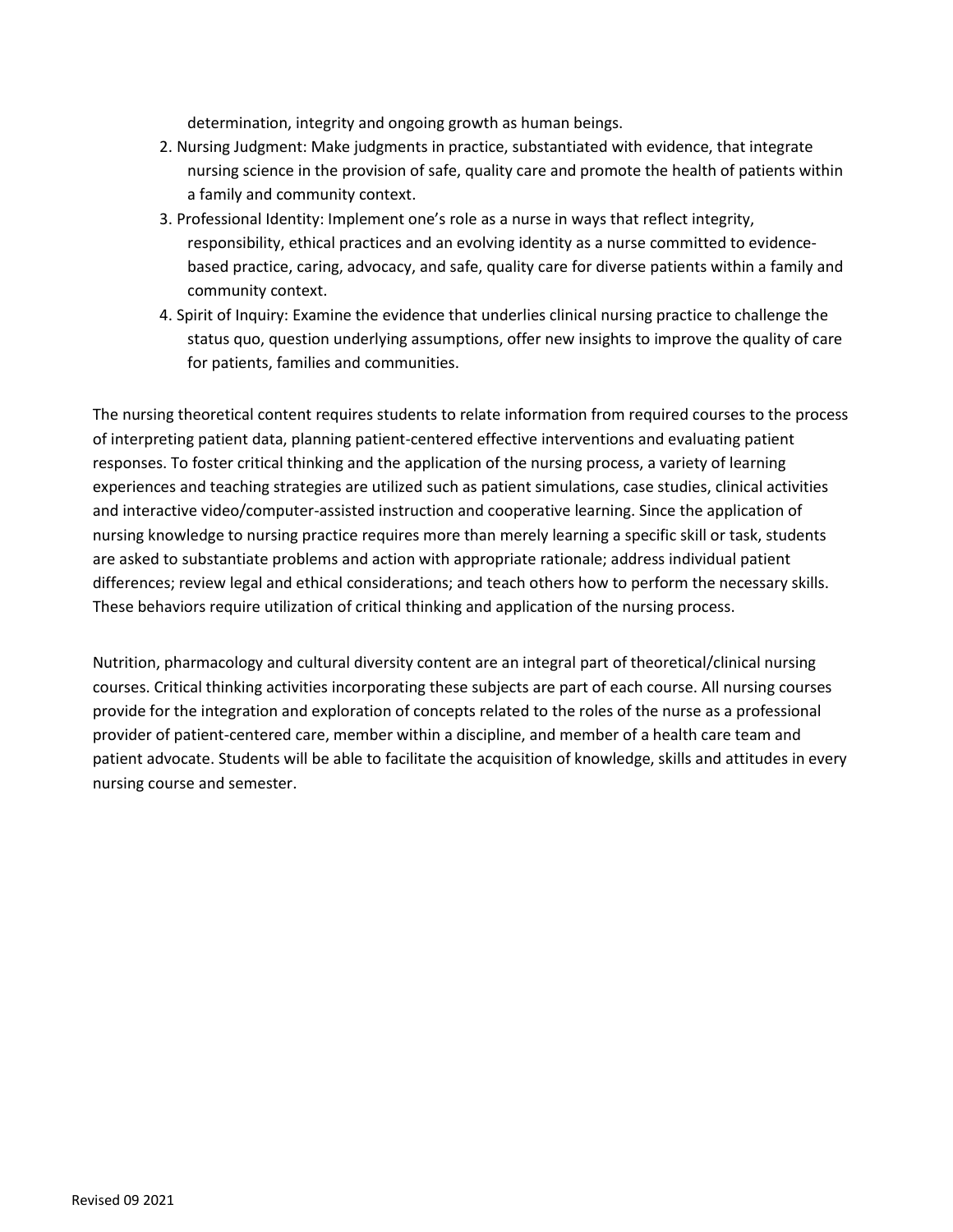



## <span id="page-11-0"></span>**2 Classroom**

## <span id="page-11-1"></span>**2.1 Confidentiality**

In the course of learning and education at Carrington College, students may have access to confidential health-related information concerning other students and faculty. It is understood that this information has been obtained and recorded for the purpose of supporting the educational mission of the program and to further advance the student's education. This applies to all forms of communication, i.e. verbal and written communications, social media, and email. Each student agrees to use this information only for the purpose of learning responsibilities and will not disclose information about any student or faculty member at Carrington College to non-Carrington personnel, or other Carrington student/staff/faculty members not directly involved with the current situation for which the information was collected.

Violations of this section may result in the student being charged with a violation of the Student Code of Conduct. See the [Student Handbook](http://students.carrington.edu/student-handbook/) for more information.

#### <span id="page-11-2"></span>**2.2 Textbooks**

The nursing program has hand-selected textbooks (electronic or hard copy) designed to accompany the curriculum and assist the student to acquire the knowledge, skills and attitudes needed to work successfully in the health care setting. It is important that students understand the theory material to develop a strong foundation in the nursing process and clinical reasoning. It is also essential to demonstrate competency in performing clinical skills and develop an awareness of the role and responsibilities of the professional nurse. A list of textbooks and all assignments for the program can be found in each course syllabus.

Students will sign an affidavit acknowledging they have received any hard copy textbooks and clinical equipment for each course. If a hard copy textbook or clinical equipment is lost it is the student's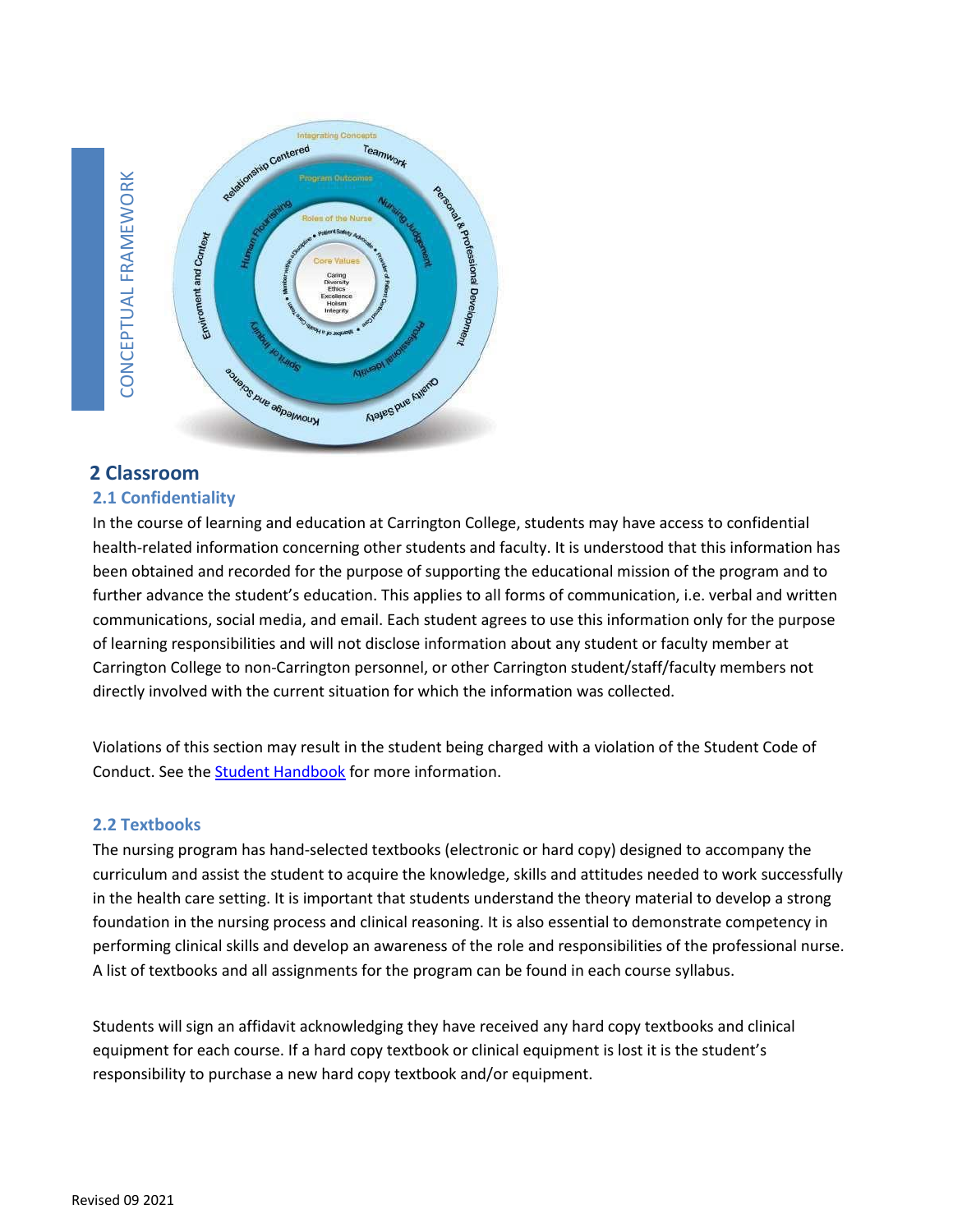### <span id="page-12-0"></span>**2.3 Recording Devices in Clinical Settings**

At NO time will recording devices or active camera devices be allowed in the clinical setting. Cell phones, smart watches and tablets must be put on silent mode and only used during break times outside of the immediate clinical area. Students will be required to follow any additional policies recording required by clinical site. Violation of the recording policy will result a Code of Conduct as defined in the **Student** [Handbook](http://students.carrington.edu/student-handbook/)

#### <span id="page-12-1"></span>**2.4 Grading**

See the **Academic Catalog** for the grading scale and program progression requirements, and see the Student [Handbook f](http://students.carrington.edu/student-handbook/)or the Grade Appeal policy.

#### <span id="page-12-2"></span>**2.5 Due Dates**

Students are required to complete and submit all assignments on time. Failure to complete course assignments may result in course failure. If an assignment will be late, it is the student's responsibility to notify the instructor. If the student is granted an extension and the assigned time is exceeded, the assignment is subject to a 5% decrease for each calendar day beyond the adjusted due date. If the submission exceeds (5) calendar days, the assignment must be completed and submitted, or course failure may result. A zero (0) may be issued for the late submission. Emergency situations will be considered on a case-by-case basis.

#### <span id="page-12-3"></span>**2.6 Examination Procedure**

Students are expected to take quizzes and examinations at the assigned time. Quizzes may **not** be made up in some courses. See individual course syllabi for make-up policy.

- a. If an exam is missed:
- b. Students must make arrangements for make-up quiz or examination with the faculty **within five (5) calendar days**. The make-ups must be completed within seven (7) calendar days. The student will receive a zero (0) if the makeup is not completed.
- c. Ten percent (10%) may be deducted from the total points for the quiz or examination. The Dean of Nursing may not require the deduction for extenuating circumstances. *The examination format for make-up examinations may be altered at the discretion of thefaculty*.

All examinations are to be completed by the student alone, unless otherwise assigned as a group project.

- d. Smart Watches, tablets, cell phones, headphones, cameras, video recording devices or any other electronic or copying devices are not allowed in the testing area or during examination review. If devices are seen or reported, the student may receive a zero (0) for the exam and may be subject to Code of Conduct proceedings as outlined in the Student Handbook. All exams must be turned in prior to leaving the classroom.
- e. The instructor may change the seating arrangements of any students before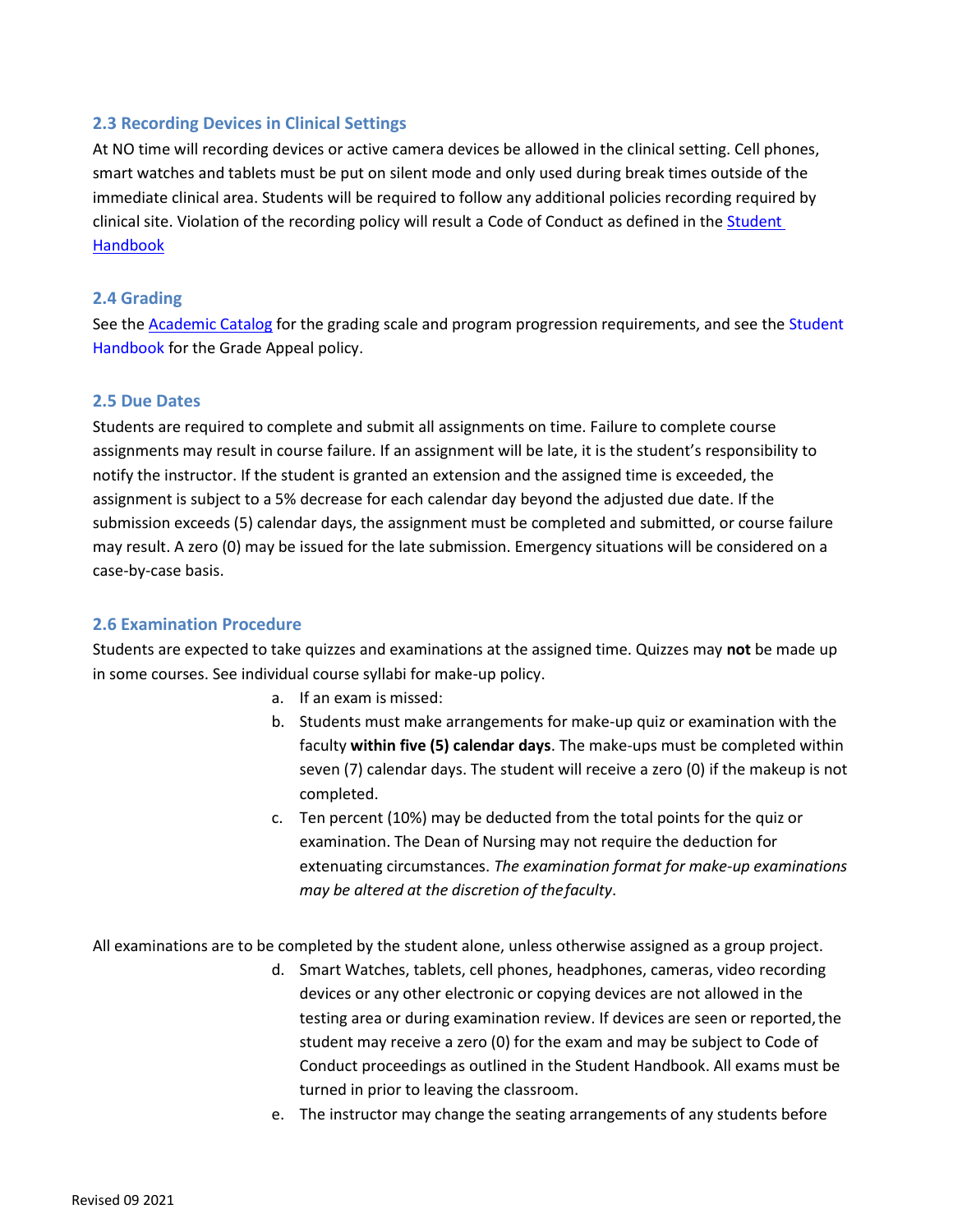the exam.

## <span id="page-13-0"></span>**2.7 Testing Procedures**

All exams and quizzes will be timed. Plan to arrive early since the exam will begin and end as scheduled by the instructor. The instructor may choose to bar entry after a designated time to prevent disruption of the testing environment. If a student arrives after the designated time, they must follow the exam policy as listed above.

- 1. Plan to use the restroom prior to taking the quiz or exam and before any test review time begins so that valuable testing time is not wasted, and you are not disruptive to others.
	- a. Place all personal items in the area designated by the testing instructor or proctor. Nothing is to be present in the testing area. Calculators, writing instruments and scratch paper may be provided by the department.
- 2. Please be considerate of others and avoid behavior which could be distracting.
- 3. No extensive stretching or hand movements are permitted during exams or quizzes.
- 4. No form of communication will be tolerated once the exam has commenced.
- 5. Students will be allowed to wear ear plugs; however, any type of headphones are prohibited. Instructor may verify that any ear plugs utilized during the testing meet this requirement.
- 6. It is the expectation that students will report any knowledge of academic dishonesty within the program. Students reporting incidents of academic integrity will not be subject to any adverse action.
- 7. It is the student's responsibility to inform the test proctor or instructor of environmental noise, issues, etc. while they are in the process of taking the exam so it can be resolved immediately.
	- a. Failure to report issues or distractions within the testing environment at the time of testing cannot be utilized as part of an appeal.
- 8. Only uniform tops and bottoms may be worn, no hoodies etc. will be allowed.

Violations of the testing procedures detailed above will result in the student's immediate removal from the testing area and further action may be determined by the Dean of Nursing. The student will receive a zero (0) for the examination.

## <span id="page-13-1"></span>**2.8 Lab and Clinical Make-Up Work Information**

The student is responsible for any missed content in theory and/or lab courses. In addition, faculty members may require a make-up activity to enhance learning. Although make up work may be required, it does not remove the absence or tardy from the student's record. For successful completion of a course, student must make up all missed assignments due to an absence regardless of if the assignment is accepted for points towards the student's grade. For Vocational Nursing Programs in California: Hands on learning activities under the direction of an instructor either in the clinical site on patients or in the skills lab is required for clinical make-up.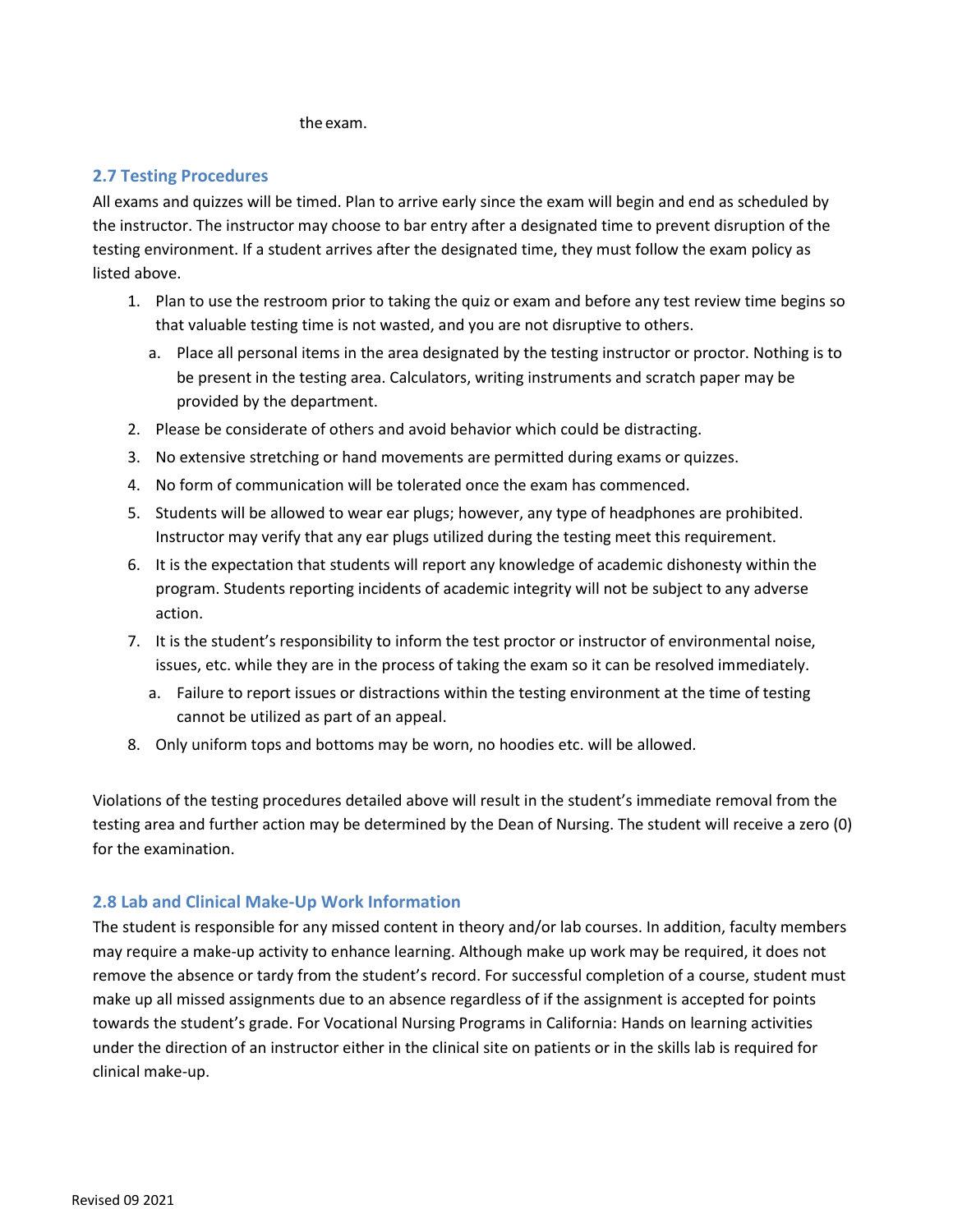There may **not** be an opportunity to make up clinical hours in a clinical facility. Clinical partners have multiple schools requesting student placements. This fact limits the ability to provide make-up sessions for clinical activities. To satisfy course objectives, students may be assigned an appropriate learning activity, such as a case scenario in the Simulation Lab or Computer Assisted Instruction, per faculty discretion. Although the make-up work may be required to successfully complete the course,

the work will not remove the absence from the student's record. Late submission of make-up work is subject to policy 2.5 in this nursing manual.

### <span id="page-14-0"></span>**2.9 New or Changes in Policies, Procedures and Program Information**

Any changes in policy, procedures, and program information are updated as needed or required and the most up-to-date version can be found in the [Academic Catalog.](https://carrington.edu/carrington-college/catalog/) The Student Handbook can be found at [Student Handbook.](http://students.carrington.edu/student-handbook/) Revisions to the Student Handbook are made as needed. The Nursing Manual is reviewed and revised every two years. This document contains information exclusive to the nursing programs which all nursing students are required to adhere to. Each student will sign a form acknowledging their receipt of and responsibility to be familiar with the contents of the Nursing Manual, Student Handbook and Academic Catalog.

It may be necessary to make changes to the Nursing Manual during a semester. When this occurs, students are informed of changes via e-mail, class presentation or distribution of new information. Students are required to sign acknowledgement of the change and the posting of this change to the Nursing Bulletin Board.

## <span id="page-14-1"></span>**2.10 Standardized Testing Subject Matter Exams (SME)**

Standardized nursing exams may be provided at the end of designated core nursing courses to allow students to measure their understanding of the course content, concepts and application. Each test performance will be ranked against the norm referenced scores of nursing students throughout the United States. Students may be provided extensive personalized remediation material after the exam to help ensure understanding of content prior to graduation.

Students in their final semester of all nursing programs will take an NCLEX-PN or NCLEX-RN Review course. They may be re-tested on all the subject matter exams as a method of integrating all the clinical concepts they have learned throughout the program and help prepare them to take the NCLEX PN or NCLEX-RN standardized exam required to receive a license.

## <span id="page-14-2"></span>**3 Laboratory Environments**

## <span id="page-14-3"></span>**3.1 Lab (Science and Nursing)**

Follow these basic rules and know the policy and procedures for exposure to human blood and other potentially infectious material. The OSHA and HIPAA modules will be introduced into the first science course that has a lab. Student will be required to renew annually while in the nursing program.

- 1. Only trained faculty and staff can accompany students to work in alaboratory setting.
- 2. School or professional uniforms are to be worn when in a lab, including hair up off shoulders,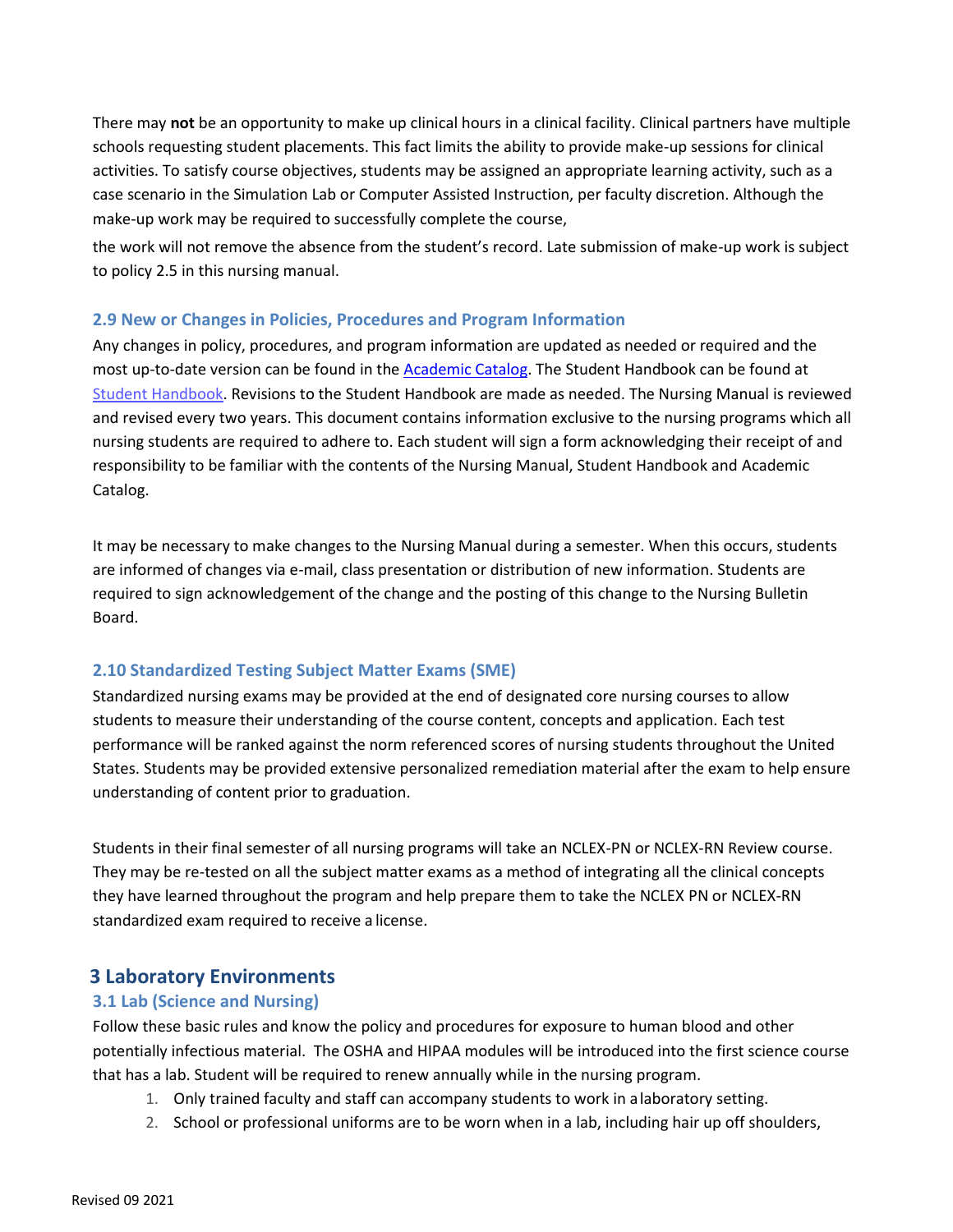non-porous closed toe & closed heel shoes.

- 3. No food and/or drinks are allowed in a laboratory at any time.
- 4. Appropriate personal protective equipment (gown/lab coat, gloves, goggles and mask) is to be used when handling items containing blood and other bodily fluids ormicroorganisms.
- 5. Immediate disposal of needles, broken glass and tubes containing blood is to be performed in a puncture proof biohazard waste container. Broken glass must be picked up with a dustpan and broom.
- 6. Cleaning of non-disposable supplies and equipment for reuse must be completed at the end of lab.
- 7. Work surfaces must be disinfected with a professional hospital grade disinfectant and allowed to dry. This product is available in the lab.

## <span id="page-15-0"></span>**3.2 Clinical Simulation Lab (CSL)**

Faculty, clinical instructors, and administration's goal is to help provide students with an educational and enlightening simulation learning experience. Simulations and case scenarios are designed to help the student develop problem-solving and decision-making skills.

For enhanced learning, all students are expected to come to the CSL prepared. The faculty and/or clinical instructor will provide students with constructive feedback on their performance, while students self-analyze and use critical thinking during the self-reflection process.

#### <span id="page-15-1"></span>**3.2.1 General Information**

Clinical simulation mimics/replicates a hospital setting that is equipped to practice all clinical skills. Mid and high-fidelity manikins are utilized in the CSL setting.

## <span id="page-15-2"></span>**3.2.2 Simulation**

## **What is simulation?**

Carrington College recognizes that "simulation-based" experiences support evaluation of knowledge, skills, attitudes, and behaviors demonstrated in the cognitive (knowledge), affective (attitude), and psychomotor (skills) domains of learning (INASCL, 2016). The CSL environment allows opportunities for students to practice their clinical decision making and clinical reasoning skills through various real-life situational experiences in a safe, fostered learning environment without potential risk to a live patient (NCMI.NLM.NIG.GOV, 2008).

[https://www.nursingsimulation.org/article/S1876-1399%2816%2930130-X/fulltext,](https://www.nursingsimulation.org/article/S1876-1399%2816%2930130-X/fulltext) retrieved 11/23/20 [https://www.ncbi.nlm.nih.gov/books/NBK2628/,](https://www.ncbi.nlm.nih.gov/books/NBK2628/) retrieved 11/23/20

The following policy and guidelines maintain safety when conducting clinical simulation. It is expected the following guidelines will be adhered to when involved in any clinical skills or simulation activity.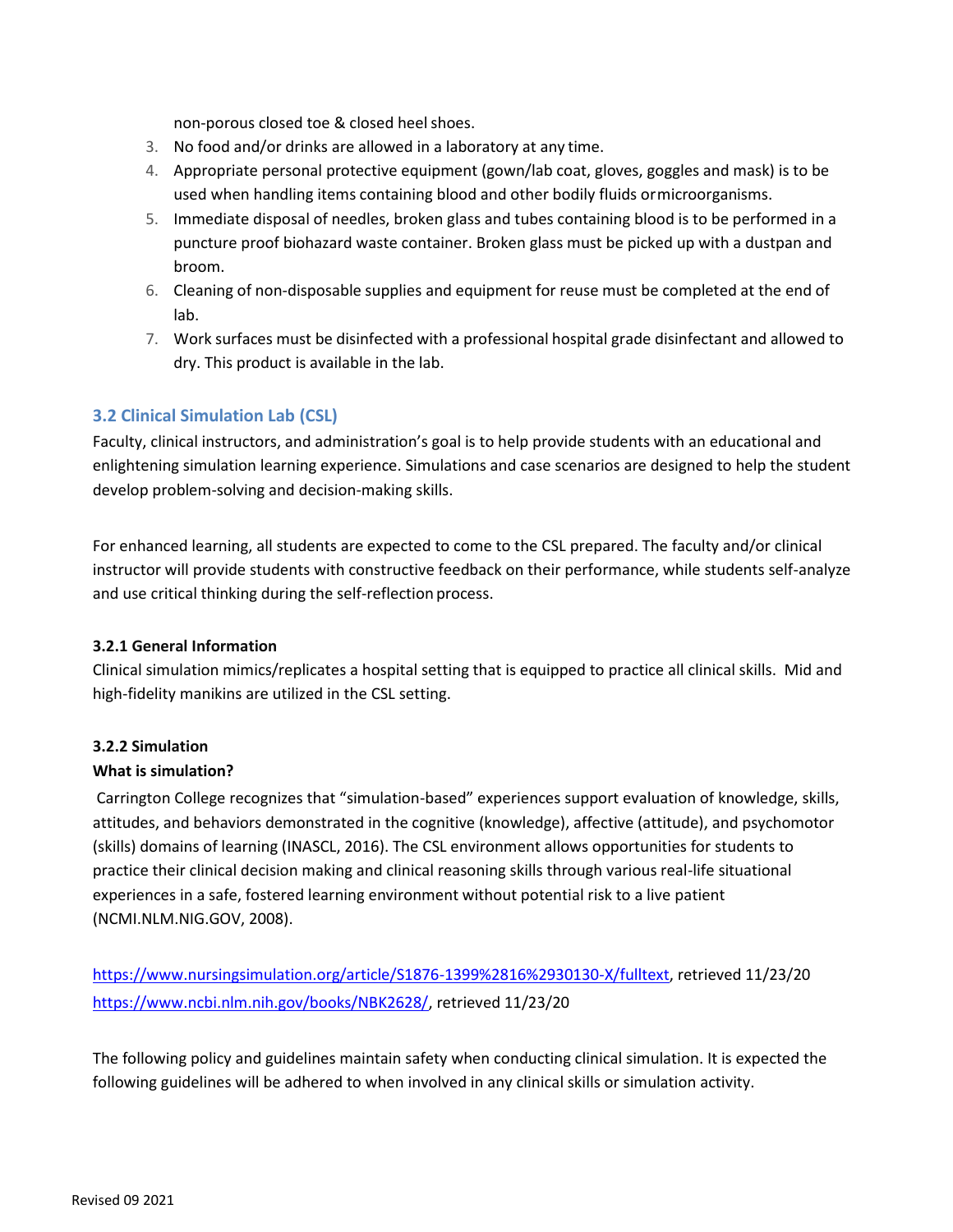#### <span id="page-16-0"></span>**3.2.3 Simulation Scenarios**

The CSL experience will integrate theoretical knowledge into practice knowledge to assist in the developments of problem-solving skills and enhance learning in a realistic clinical environment. Preparation materials may be assigned prior to the CSL experience. The faculty will provide students with constructive feedback and debriefing regarding their performance in the CSL experience. Students will also perform a selfanalysis of their performance using critical thinking and clinical reasoning during the reflection process.

#### <span id="page-16-1"></span>**3.2.4 What is debriefing?**

The debriefing session involves immediate feedback and a reflective critical thinking analysis and communication tool for participants of the simulation experience. The purpose of the debriefing assessment is to provide an intense post conference and active evaluation process driven by students with faculty and/or clinical instructors guiding the discussion. The focus of debriefing is to provide a safe environment in which active learning and critical self-reflection is facilitated.

#### <span id="page-16-2"></span>**3.2.5 General CSL Guidelines**

The following guidelines have been established to maintain safety while using the CSL. It is expected all involved in clinical skills and simulation activities will adhere to these guidelines.

#### **Simulation Conduct/Behavior**

- f. All students must be aware of and practice within the Carrington College professional guidelines at all times. Unsafe or unprofessional behavior will not be tolerated and should be reported immediately to nursing faculty, clinical instructor(s), or staff. Simulation content must be kept confidential within each assigned simulation group to maintain the integrity of the simulation experience. Any breech of confidentiality must be reported immediately. Failure to adhere to the Carrington College CSL guidelines may result in disciplinary action.
- g. This Nursing Clinical Simulation Program Procedures and Guidelines will be available in the CSL.
- h. All students must read and agree to the procedural guidelines during their first orientation to CSL.
- i. Student(s) should be knowledgeable in the care, handling and proper use of equipment prior to using it. It will be the duty of either the faculty and/or clinical instructor to orient the student to the CSL every time a clinical simulation is performed. Equipment and supplies are to be used safely and for their designed purpose only. Students must report any malfunctioning or broken items immediately to faculty.
- j. No smoking, vaping, food, chewing tobacco or gum are allowed in the CSL.
- k. No cell phone, smart watch, tablet or Bluetooth device usage allowed in the CSL
- l. When a CSL is completed, students are responsible for: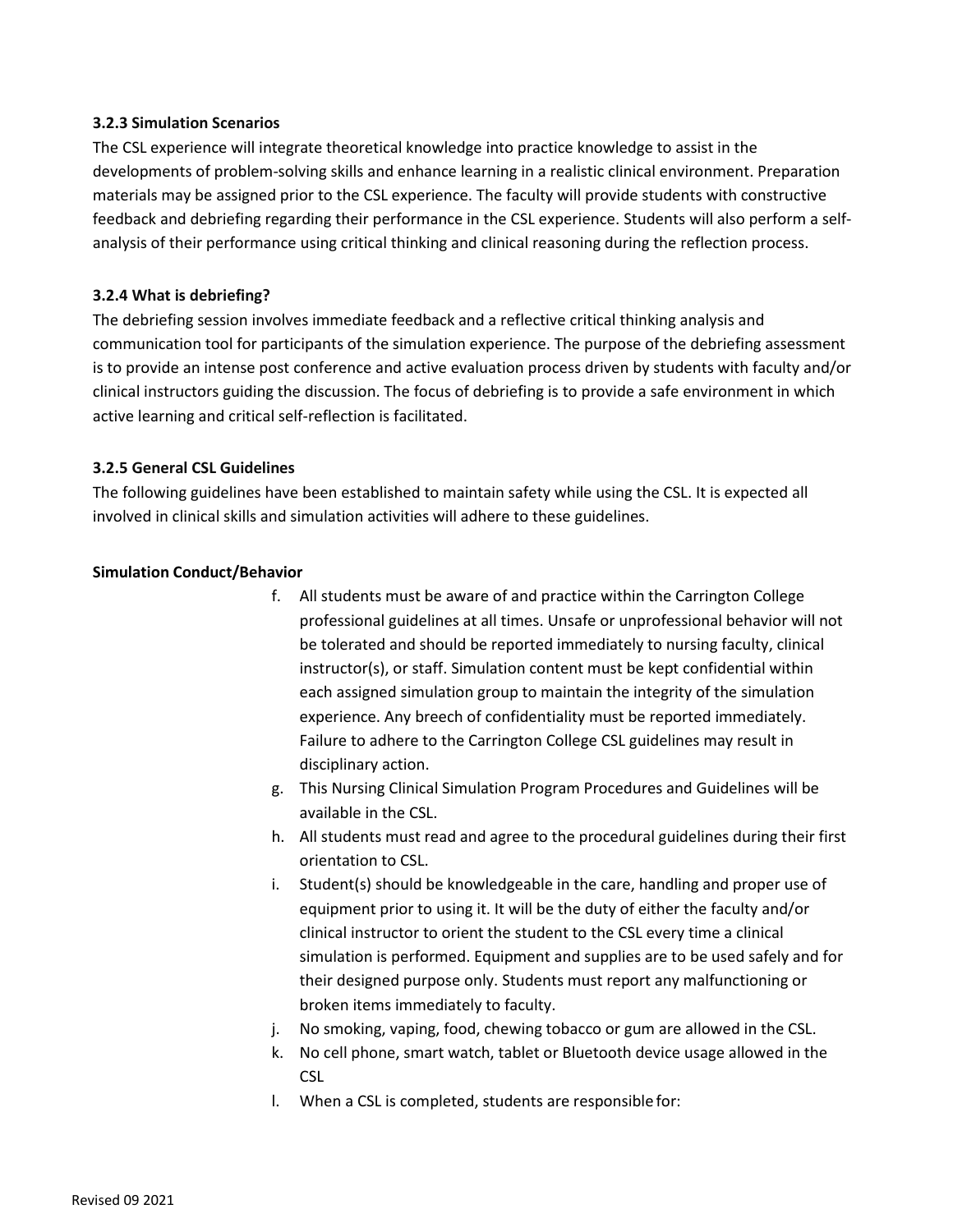- m. Returning beds to the lowest position
- n. Placing cleaned tray table at the end or middle of thebed
- o. Maintaining neat linens
- p. Manikins will be cleaned per guidelines and covered with bed linens similar to a real patient, with the linen not touching the ground and tucked in appropriately.
- q. All debris will be placed in the appropriate trash receptacle.
- r. All supplies/equipment used will be cleaned per guidelines.
- s. All trash must be disposed of at the end of CSL. All spills must be reported immediately to faculty or clinical instructor. Spills must be cleaned up and disposed of immediately per Carrington College guidelines.

#### <span id="page-17-0"></span>**3.2.7 Student Preparation Expectations/Dress Code for Clinical Simulation Lab**

Students are expected to come to the CSL experience prepared by having read the scheduled lab objectives and assignment(s) and have completed any required documents, prior to the start of the simulation experience. Students are to attend clinical simulation wearing appropriate clinical attire per the clinical dress code. The student is also responsible to have in their possession any clinical equipment and supplies necessary for completion of the clinical simulation. Students who do not comply with the student preparation expectations/dress code will be required to leave the CSL and the student will be marked absent for the period.

- 1. Clinical dress code shall be followed as stated in the Student Handbook [and Nursing Manual.](http://students.carrington.edu/student-handbook/)
- 2. Clinical equipment and supplies are defined as
	- Black ballpoint pen
	- Stethoscope
	- Penlight
	- Bandage scissors
	- Calculator
	- Necessary books (drug/medication book)
	- Necessary papers/forms
	- Name ID badge (mandatory)
	- Any other items required by your CSL faculty

#### <span id="page-17-1"></span>**3.2.8 Physical Limitations**

Any student who has a physical injury, medical restrictions, or illness may be allowed to practice, participate, or test in the CSL pending proper documentation. Students who are experiencing physical limitation or medical restriction that could impact the students' ability to meet the learning objective of the clinical rotation are encouraged to contact **[ADA@carrington.edu](mailto:ADA@carrington.edu)**. Any student who attends a clinical rotation without disclosure of a known restriction that could result in patient harm, may be subject to Carrington's Code of Conduct process.

The final decision to participate in the clinical simulation will be made after all documents are received and reviewed by **[ADA@carrington.edu](mailto:ADA@carrington.edu)**.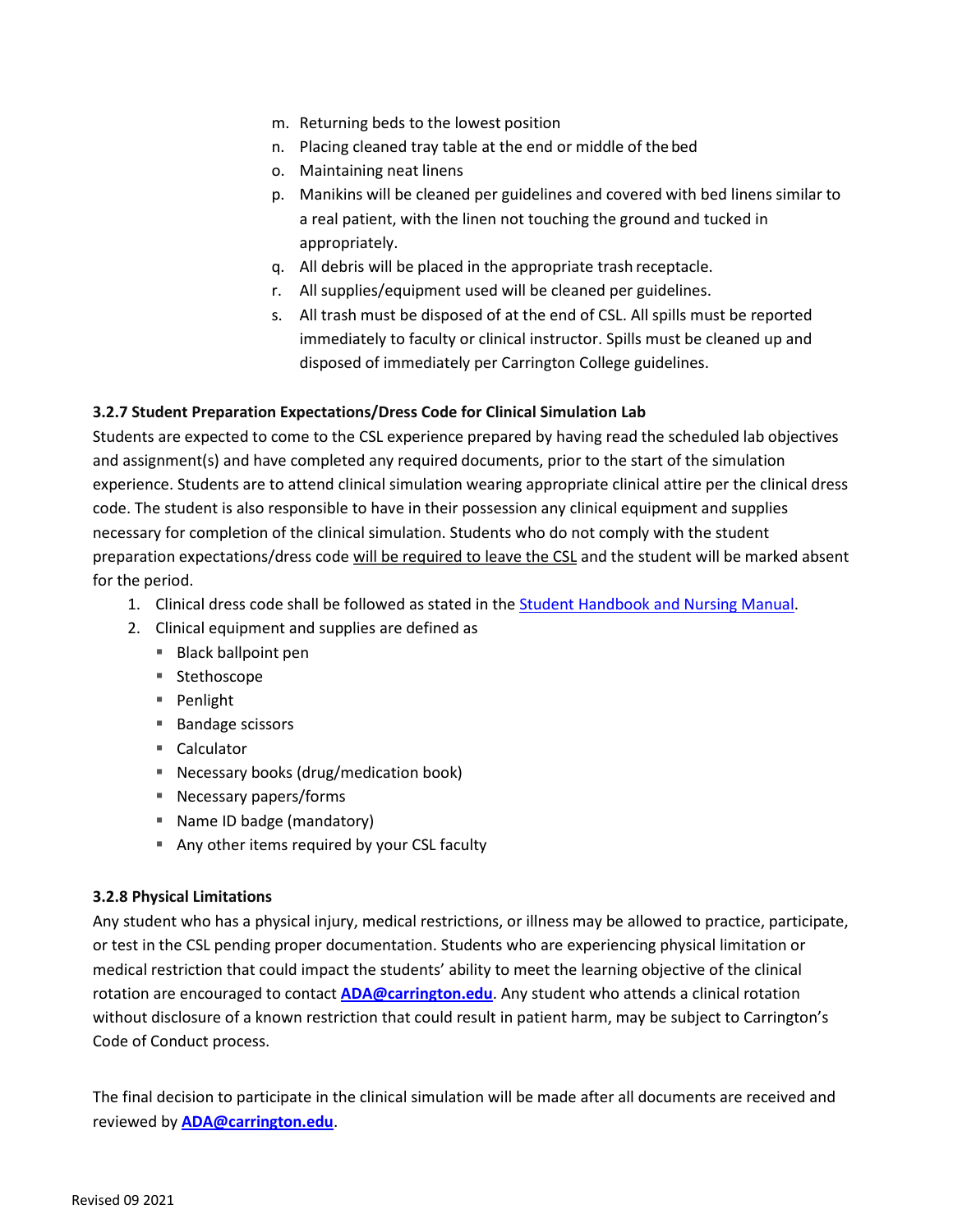#### <span id="page-18-0"></span>**3.2.9 Equipment Use**

- 1. All students, using the CSL must have proper orientation to the equipment.
- 2. Manikins are to be treated with the same respect as live patients.
- 3. ABSOLUTELY NO ink pens, felt-tipped markers, iodine, betadine, or KY jelly should be used near or on the manikins. These items PERMANENTLYstain.
- 4. Removal of ALL personal electronic devices including but not limited to cell phones, smart watches, Bluetooth devices, and tablets is required during CSL.

### <span id="page-18-1"></span>**3.2.10 Safety Guidelines**

Infection Control

- 1. All students must practice proper hand washing as defined by the Centers for Disease Control (CDC) while participating in the CSL.
- 2. Gloves shall be worn by students during all simulated patient contact.
- 3. All sharps used will be disposed of in the approved sharps container. If a sharps container is full, please inform a faculty member or clinical instructor.
- 4. In accordance with the CDC all sharps are to be handled safely and disposed of properly in an approved sharps container. In the event of a "clean" needle stick, the clinical simulation faculty or clinical instructor should be notified immediately, so first aid can be provided. Faculty should be notified so an incident report can be completed
- 5. Accidents and injuries are to be reported immediately to the faculty or CSL instructor.
- 6. Student(s) shall not sit on the beds, stretchers, or wheelchairs unless identified as role-playing patient during CSL.
- 7. The wheels of all equipment are to be locked during practice, time of CSL, and afteruse.
- 8. Access to the doorways in the CSL area will be free from obstruction at alltimes.
- 9. All trash must be disposed of at the end of CSL. **All spills must be reported immediately** to faculty or clinical instructor. Spills must be cleaned up and disposed of immediately per Carrington College guidelines.

#### <span id="page-18-2"></span>**3.2.11 Security**

- 1. All doors and cabinets to lab supplies and equipment will remain closed when not inuse.
- 2. **NO** items shall be removed from the CSL without the faculty's knowledge.
- 3. All simulation labs are to remain locked unless occupied by CSL instructors and staff.
- 4. Students are not permitted in CSL without faculty, CSL instructors or staff present.

#### <span id="page-18-3"></span>**3.2.12 Clinical Simulation Lab (CSL) Confidentiality Agreement**

CSL experiences are created as a safe place for students, faculty, and clinical instructors to explore multiple components of providing realistic patient care through hands-on participation. The experiences gained provide an opportunity to transfer didactic knowledge into the application of patient care based on the nursing process, critical thinking, and team communication while utilizing evidence-based knowledge, skills, and attributes. All students will be required to sign a confidentiality agreement.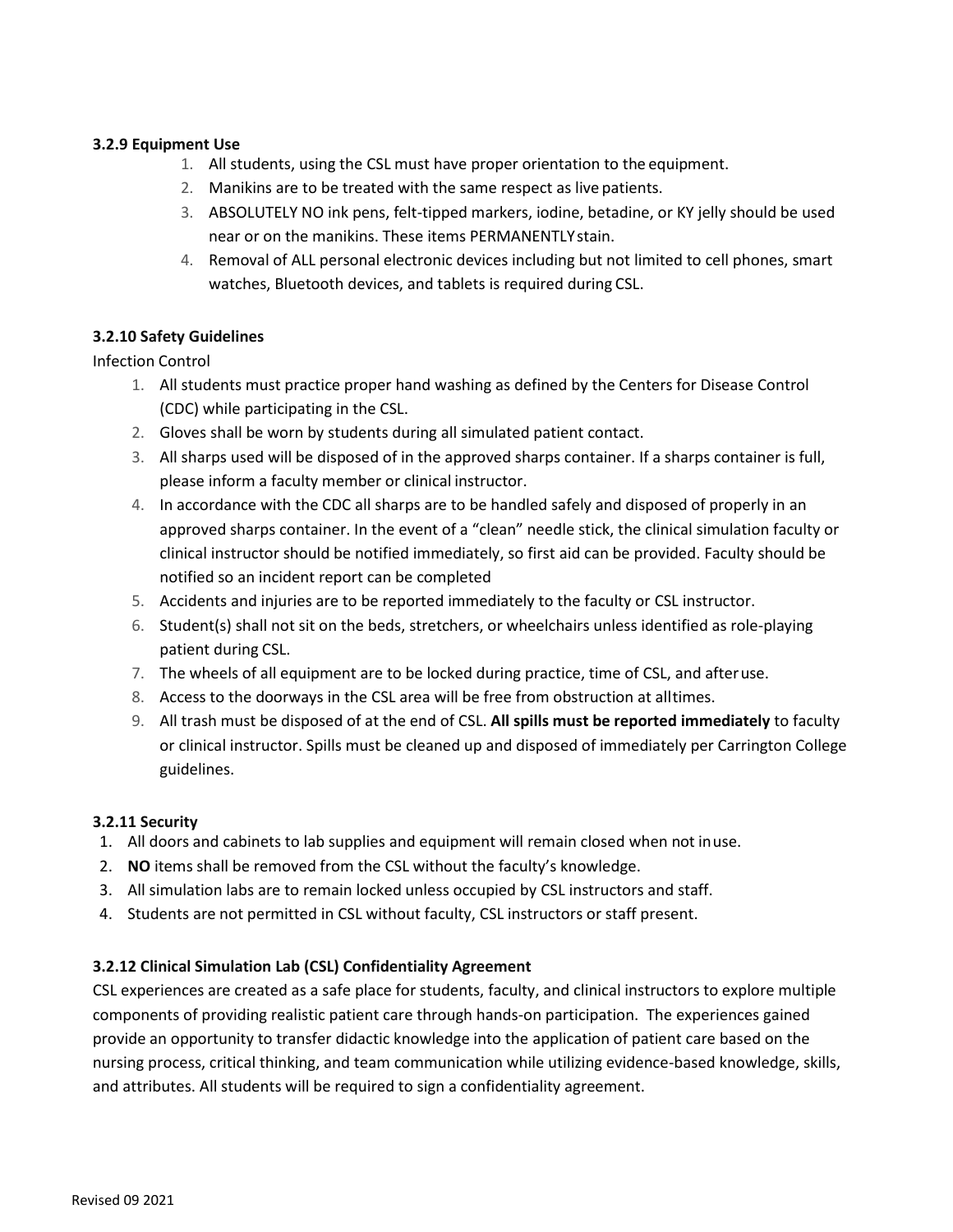Students understand and agree to the following:

- 1. The student will engage in and participate in CSL experiences fully as a professionaland treat simulation as a realistic patient care experience.
- 2. The student will commit to help, support, and guide peers by providing a positive and professional environment. The student will not use demeaning, mocking, or negative verbal, written or body language, about any participant's actions, thoughts, or behavior before, during or after the scenario.
- 3. The student must observe strict patient and peer confidentiality about the scenario,team member actions, and debriefing discussions.
- 4. The student will be expected to observe as a professional and to participate fully during the debriefing session. The work of CSL experience may occur with the group divided into participants and observers.
- 5. The student(s) observing will not attempt to help or interfere in any way with a CSL experience in progress.
- 6. CSL experiences may be recorded during an on-going scenario to be utilized during guided debriefing with participants immediately afterwards.
- 7. Simulation is an experiential learning experience. Any scenario information is confidential. Any discussion or disclosure of this information is a violation of the confidentiality agreement

## <span id="page-19-0"></span>**4 Student**

## <span id="page-19-1"></span>**4.1 Professionalism and the American Nurses Association (ANA) Code of Conduct**

At Carrington College, we maintain a professional environment similar to what you will encounter in clinical and community health care settings where nurses practice. We have a responsibility to uphold the highest level of nursing professionalism expected in the workplace. Students are expected to conduct themselves in a professional manner at all times. Any student whose conduct violates the rules of professionalism as outlined in this manual, the [Student Handbook, t](http://students.carrington.edu/student-handbook/)he state Nursing Practice Act and/or the ANA Code of Conduct will be subject to removal from the classroom or clinical area and may be referred to Code of Conduct proceedings. Students may receive additional counsel or remediation from the program as appropriate.

#### <span id="page-19-2"></span>**4.2 Professionalism in Relation to the American Nurses Association Code of Ethics for Nurses**

The conduct of the professional is the highest level of accountability and responsibility in nursing. Nurses are expected to conduct themselves with dignity, morality, and integrity. The nurse conducts oneself following the Code of Ethics for Nurses from the American Nurses Association (Fowler, 2015):

- 1. Practices with compassion and respect
- 2. Primary commitment is to the patient
- 3. Promotes and advocates for the rights, health and safety of the patient
- 4. Has authority, accountability and responsibility for nursing practice
- 5. Maintains same duties to self as to others
- 6. Establishes, maintains, and improves the ethical environment conducive to safe, quality health care
- 7. Advances the profession in all roles and settings
- 8. Collaborates with other health professionals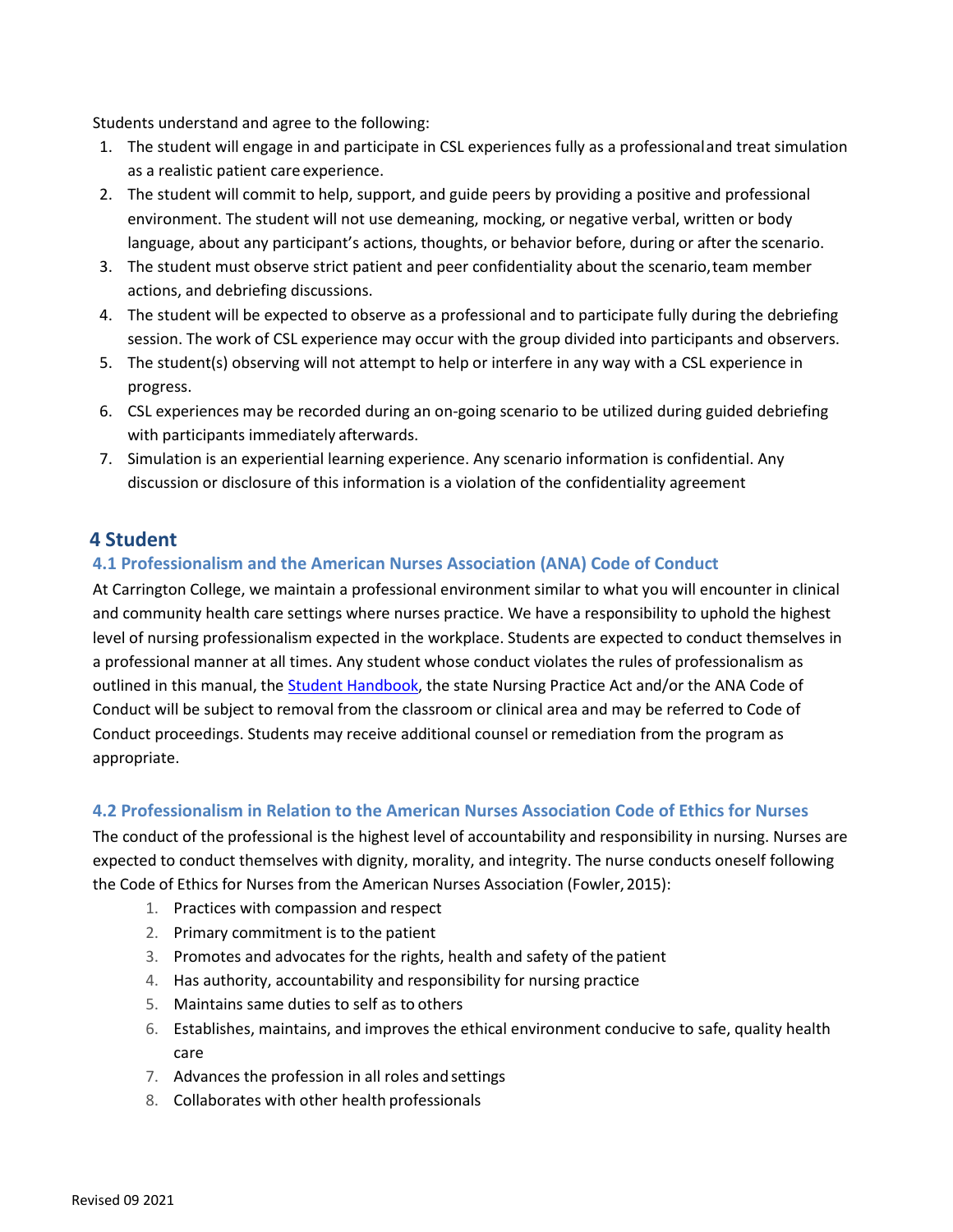9. Articulates nursing values, maintains the integrity of the profession, and integrates principles of social justice

The nursing student needs to have the attitudes and behaviors that always display professionalism whether in the classroom, lab, or clinical site: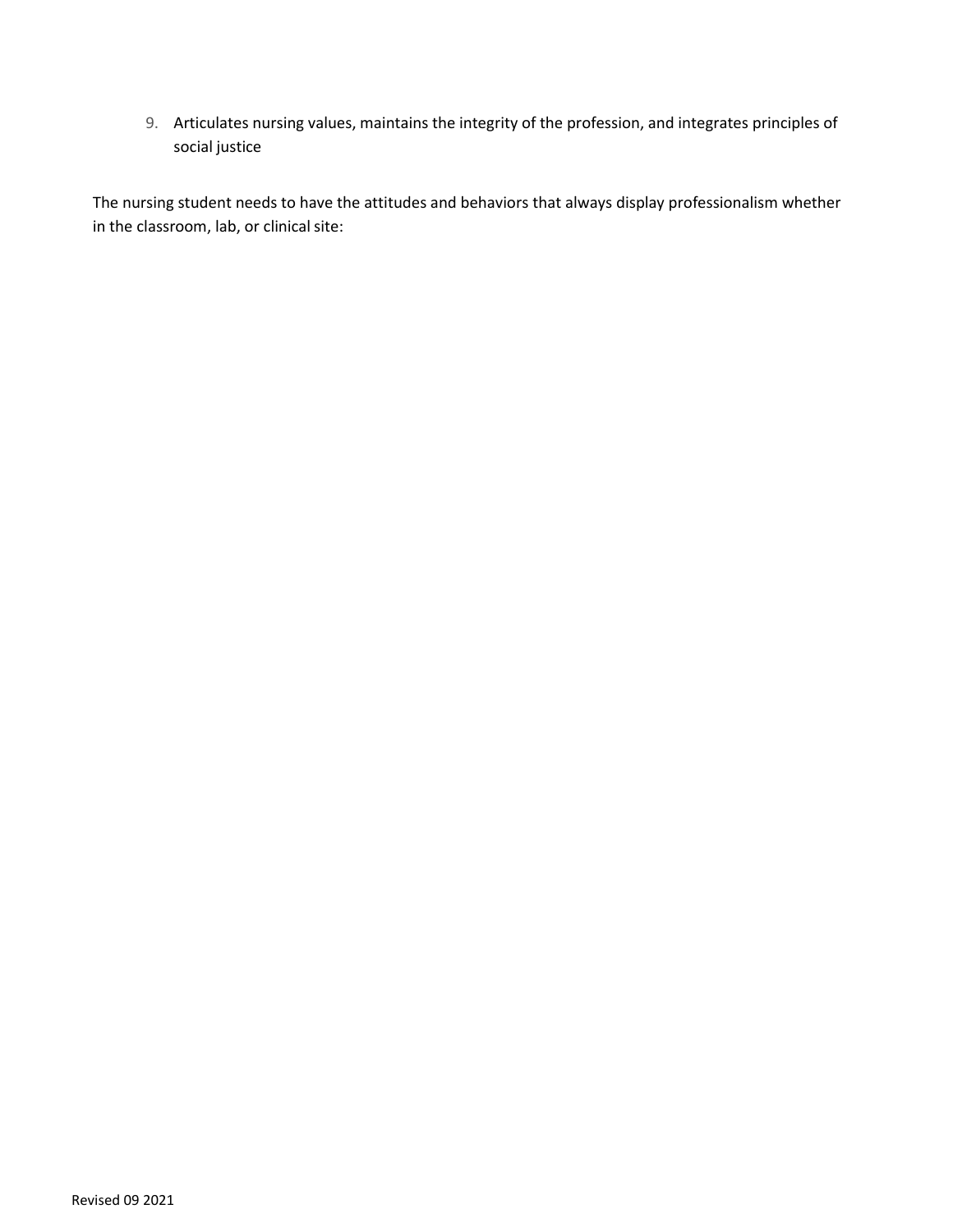### <span id="page-21-0"></span>**4.3 Professional Attitude and Behaviors**

Submitted by participants in the 2000 AACP Teachers' Seminar on Developing Professional Attitudes and Behaviors.

*Professionalism begins the first day you decide to enter into the nursing profession. The attitudes and behaviors should be reflected in your everyday student activities, in the classroom, at your clinical experience, and in your personal life. Decisions you make today regarding behavior and attitude reflects in your accomplishments of tomorrow.*

### <span id="page-21-1"></span>**4.4 Chain of Command**

Your issues and concerns are of interest to us. Faculty and staff at Carrington College follow an open-door policy and look forward to working with you to resolve problems you may encounter. Most issues can be best solved by working directly with your instructor. If you would like to address your concerns or share successes with another individual, you may address these issues with the Dean of Nursing or the Campus Management Team. The Student Complaint Procedure is outlined in the **Student Handbook**. The nursing program hierarchy is as follows:



<span id="page-21-2"></span>**4.5 Attendance Policy** See [Academic Catalog](http://docs.carrington.edu/catalog/carrington-college.pdf) for Attendance Policy

#### <span id="page-21-3"></span>**4.6 Leave of Absence Policy**

See **Academic Catalog** for Leaves of Absence Policy

## <span id="page-21-4"></span>**4.7 Transition Orientations**

Transition Orientations are required orientations into the new semester. Students will meet their new faculty, may receive, or gain electronic access to their books and syllabi, and obtain their clinical schedules for the next semester. In addition, Administration will go over any new policies and reiterate important procedures and policies for the upcoming semester. Times and dates for Transition Orientations will be posted. Students who fail to attend the mandatory Transition Orientation will not be eligible to progress to the next term.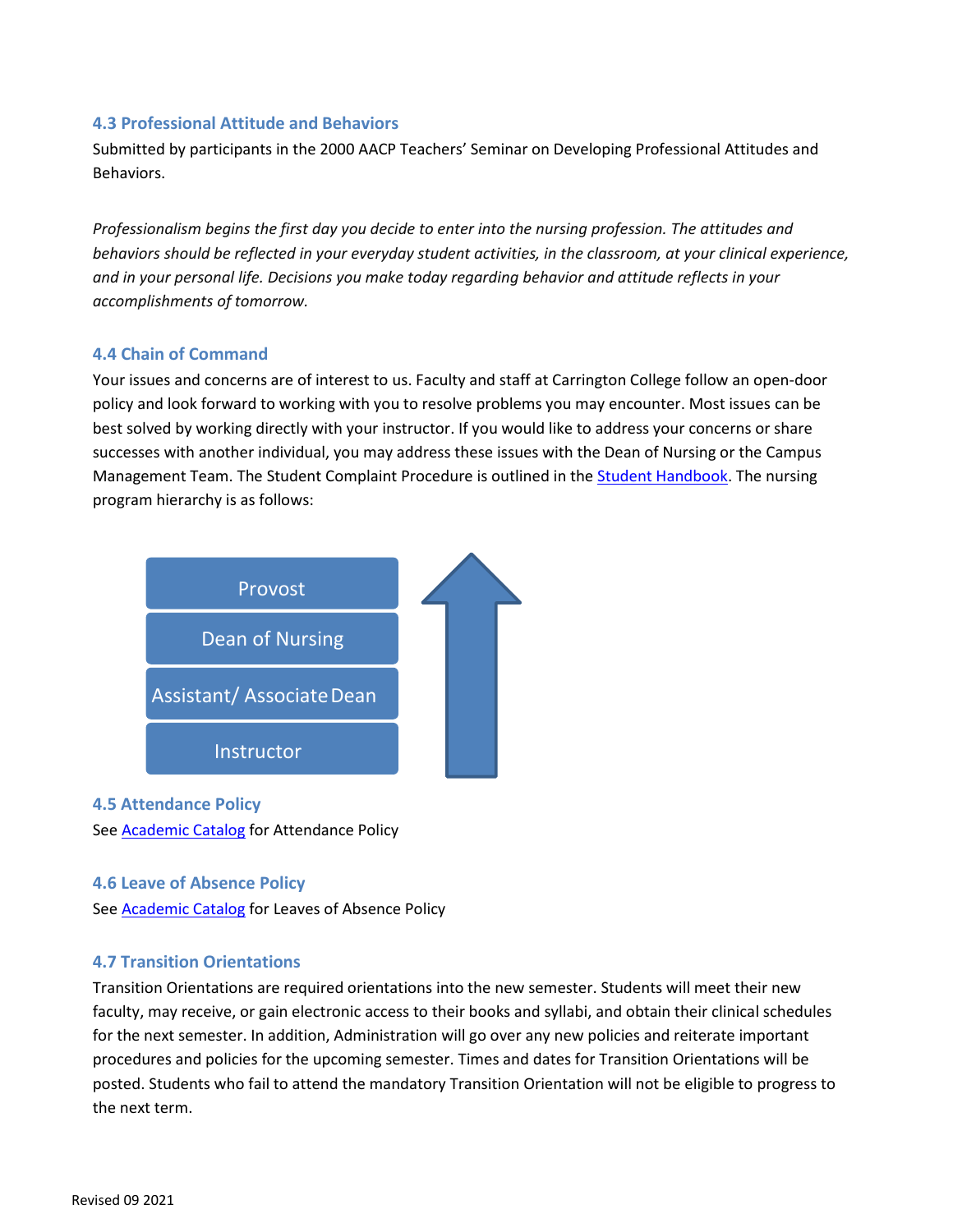## <span id="page-22-0"></span>**4.8 Notices / Information Bulletin Boards**

A nursing student bulletin board or electronic display board for announcements/notices is located outside the Nursing Department. All official announcements/notices will appear on this board, which may include faculty office hours, schedules, clinical assignments, etc. Students should check the bulletin board weekly. Additionally, students should check the announcement section within their Canvas courses for course specific announcements or notices.

## <span id="page-22-1"></span>**4.9 Preparation for Graduation and Licensure**

Pinning is a tradition and the culmination of the graduate's successful completion of a nursing program. Please refer to your campus nursing program for specific guidelines on Pinning.

#### <span id="page-22-2"></span>**4.10 Review Courses**

The NCLEX-RN and NCLEX-PN Review courses are designed to prepare the student to successfully complete NCLEX licensure examinations applicable to their program of study. Review course attendance guidelines are identical to any nursing course offered at Carrington College. Students are expected to actively participate in the learning process through review of materials and identification of knowledge deficits. Students will develop study plans, enhance strengths and identify areas of weakness.

In the final semester, students may be re-tested on all subject matter through comprehensive exams integrating theory and clinical components of the nursing program in preparation for NCLEX licensure standardized exams. Exams are a part of the course requirement and the overall course grade.

Review courses are also offered after graduation to ensure preparedness for the NCLEX-RN and NCLEX- PN examinations. Graduates are expected to continue contact with Nursing Faculty and the Dean of Nursing as they prepare for licensure examinations and subsequent employment.

# <span id="page-22-3"></span>**5 Medication Administration Proficiency Exam (MAPE)/Dosage Calculation**

MAPE exams are administered by campus program and as follows: EACH MAPE contains four categories of questions:

- 1. Simple Conversions/Ratios
- 2. Calculation of Dosages
- 3. Safe Medication Administration
- 4. Label Reading and Reconstitution of Medications

## <span id="page-22-4"></span>**5.1 The MAPE Passing score is 100%**

The MAPE is administered before the start of each clinical course. The MAPE must be passed at 100% to allow the student to proceed to the next course with a clinical component. Three (3) attempts are given to pass at 100%, if they are unsuccessful, the student will be ineligible to proceed to the next course with a clinical component. This may result in a student LOA or course audit until the MAPE is successfully passed with a 100% score. No exceptions to this policy will be made. In the event of technical issues or situations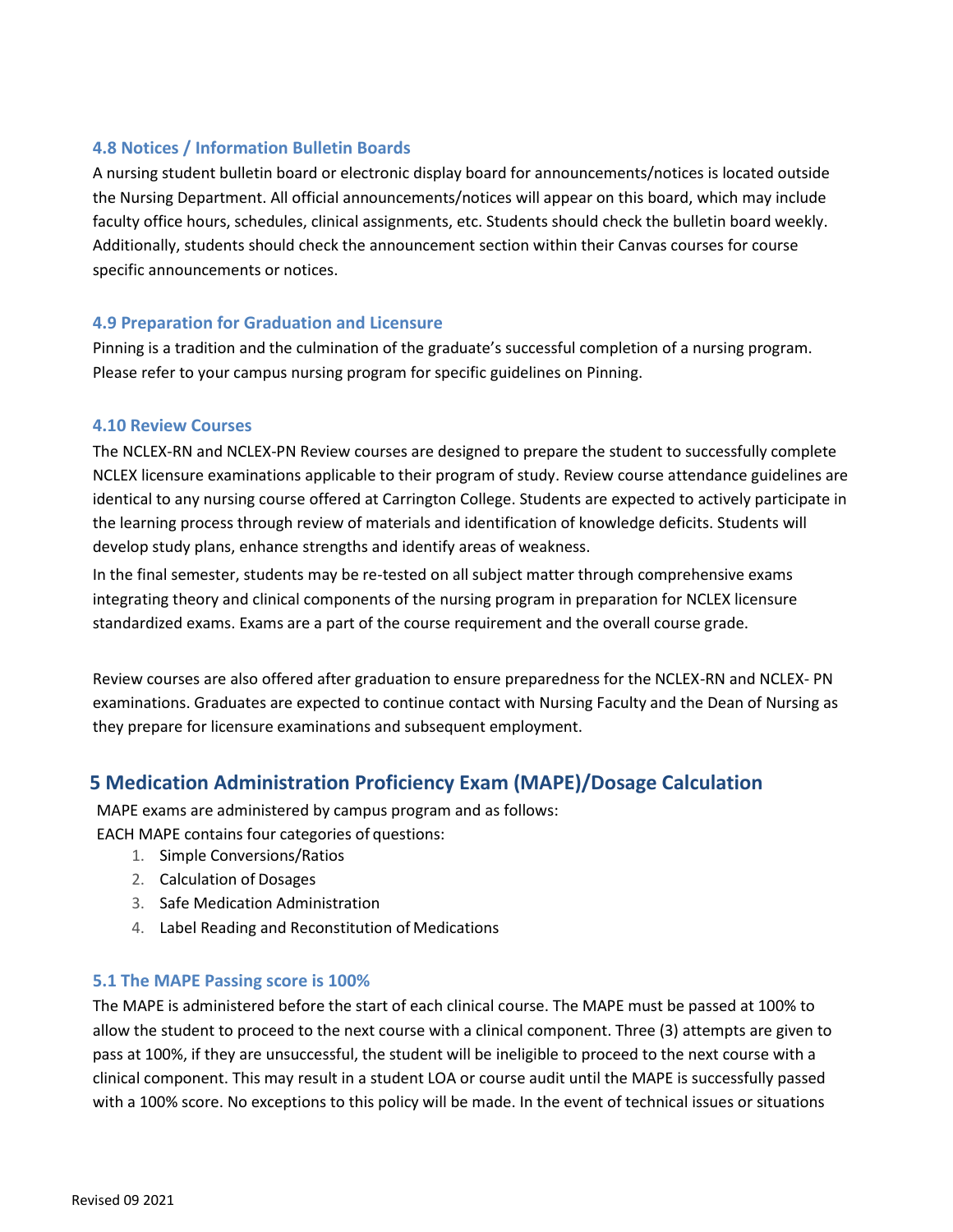which impair the regular testing format or environment of the MAPE procedures, the Dean of Nursing has discretion to add additional attempts as they see warranted.

Students will receive advance notice of the specific exam dates. In the event unexpected circumstances require modification of the exam dates, students will be notified as soon as possible.

Students are required to complete the entire MAPE, which includes all four categories of questions. Students are not permitted to complete only a portion of the MAPE.

Each MAPE exam is scheduled for a maximum test time of one hour unless the student has an approved accommodation reflecting a change to this policy. Students requesting testing accommodations should contac[t ADA@carrington.edu.](mailto:ADA@carrington.edu)

#### <span id="page-23-0"></span>**5.2 Preparation & Remediation**

- 1. The MAPE Study Guide and Sample MAPE Exam will be provided to students.
- 2. After each MAPE exam, students will be informed of opportunities forremediation.

#### <span id="page-23-1"></span>**5.3 Testing Rules**

Testing rules will be provided at the exam site.

## <span id="page-23-2"></span>**6 Clinical Guidelines**

## <span id="page-23-3"></span>**6.1 Student Orientation**

Students will have both a Carrington College on-campus orientation session and/or a clinical agency orientation. The orientation sessions are **mandatory** and will include introductions to key individuals and review of expectations for the clinical component of the courses. Some agencies may have orientations online, which students are expected to complete. If students do not attend mandatory clinical orientations, they will not be able to attend clinical and will be withdrawn from the course.

#### <span id="page-23-4"></span>**6.2 Dress Code for Campus, Clinical, and Laboratory Experiences**

Students are expected to adhere to the Carrington College Dress Code listed in the [Student Handbook](http://students.carrington.edu/student-handbook/) The clinical dress code is to be worn in the clinical and simulation settings. The below lists areas that are dress code expectations specific to all nursing programs.

At no time should your school uniform be worn when you are partaking in any activity that could be considered a violation of the professional conduct requirements while you are in the nursing program, for example drinking alcoholic beverages, using illicit substances etc. as this is considered a violation of the professional conduct requirements while you are in a nursing program. Uniforms must be kept clean, odor free (including smoke), and in good condition. No smoking or vaping while in Carrington uniform. The Carrington College Dress Code will be enforced for all nursing students associated with Carrington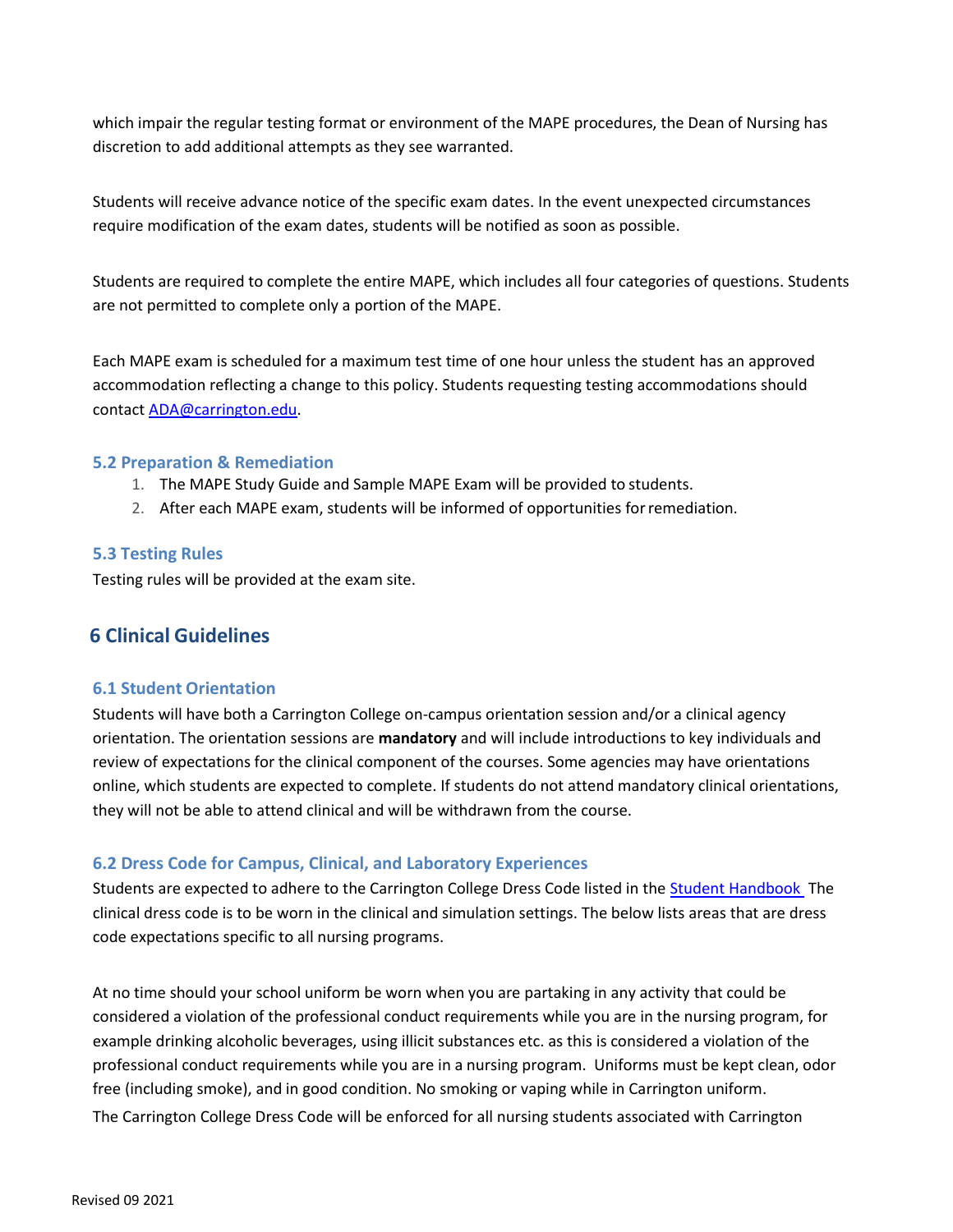College in the clinical and simulation setting, regardless of clinical agency dress code policy.

**Scrub Tops:** ONLY solid white, black or gray colored undershirt may be worn beneath **Carrington issued**  scrub tops in the clinical setting. Scrub top must be long enough to always cover midriff and backside. Undershirts must be tucked into pants, so they are not visible. Maternity scrubs must be approved by the Nursing Dean/Assistant Dean. Any variation of the Carrington issued scrubs must be approved by the Campus Nursing Dean/Assistant Dean.

- 1. **Outerwear**: Students may wear an approved uniform jacket. Hats, scarves, or gloves are not allowed at any time in the clinical setting or classroom. Classroom setting: non-hooded zip up jackets with no logo may be worn over scrub tops.
- 2. **Shoes:** Predominantly white/black/grey in color, clean, closed-toed, and low-heeled, and predominately free of advertising logos must be worn in the clinical setting. The footwear is to have non-skid soles, clean laces and a solid vinyl or leather top. **No** backless clogs or shoes, open toes or open-heel shoes are permitted. Socks must be worn. At no time will sandals, slippers, or flip-flops be permitted footwear on campus or clinical.
- 3. **Nails:** Must be natural nails that are clean, short (less than ¼" long) and neatly trimmed. No nail polish is allowed for the clinical setting or simulation setting (no clear, lacquer, gel or acrylic).
- 4. **Hair:** Must be neat, clean and a natural hair color. Long hair must be kept off the face. Men and women with hair that is shoulder length or longer must be in a ponytail style that is secured and does not enter into personal patient care field for lab and clinical. Facial hair must be neatly trimmed and may not obscure placement of PPE when it is required.
- 5. A watch with a second-hand must be worn to all clinical (pending clinical site policy), simulation and laboratory classes (waterproof watch is recommended).
- 6. No perfume, cologne or highly scented body products/lotions may be worn in the clinicalsetting.
- 7. **Jewelry:** Keep jewelry to the very minimum for safety reasons. One post earring for each earis acceptable. Hoop and "spike" type earring are not permitted. No necklaces in the clinical setting for safety reasons. One band is allowed on a ring finger. Exceptions made only by the campus Dean of Nursing. Facial jewelry, piercings or grills are not allowed at any time on campus or in the clinical setting. Non-facial skin piercings must be covered with a flesh toned bandage/covering. This includes but is not limited to nose, eyebrow, lip, and/or tongue rings/studs/chains or stretch lobe piercing (gauges). Plugs must be solid, and flesh toned, and must be worn at all times in the clinical setting and on campus.
- 8. **Makeup**: Minimal makeup in natural shades may be worn in the clinical setting. No false eyelashes allowed.
- 9. **Tattoos:** Tattoos on the face, neck, arms, hands, legs, or any visible area must be always concealed. White, grey, or black long-sleeved shirts/sleeves are appropriate to cover tattoos, as are flesh colored bandages or flesh-colored makeup (must be waterproof if on hands/wrists).
- 10. **Name ID badge (mandatory):** You will be sent home if you do not haveone.
- 11. Mandatory Items are considered part of the dress code:
	- **Black ballpoint pen**
	- Stethoscope
	- Penlight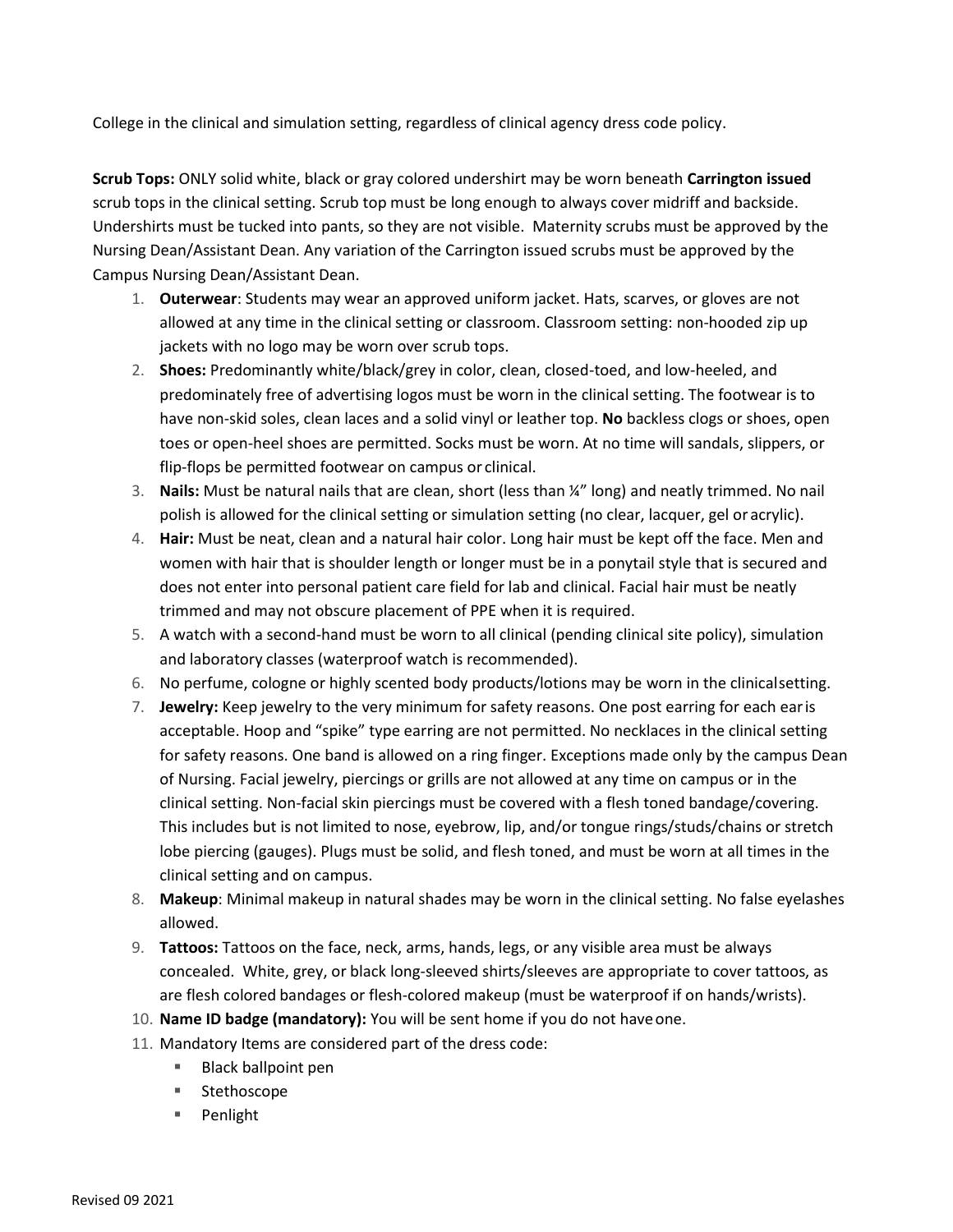- Bandage scissors
- Watch with second-hand (waterproof recommended)
- Necessary books (drug/medication book) and papers/forms

Students who do not comply with the dress code will be requested to leave the campus or clinical. The student will be marked absent for the period. Repeated violations of this policy may result in a Code of Conduct violation.

## <span id="page-25-0"></span>**6.3 Clinical Compliance Requirements**

The following must be completed as detailed in the Carrington College Academic Catalog prior to entering clinical educational experiences:

- 1. Background Checks and Drug Screens
- 2. Current AHA BLS for the Healthcare Provider card
- 3. Health Requirements documentation
- 4. Students are required to pass the medications administration proficiency exam at 100%.

#### **Completing student health requirements and providing proof of completion is the STUDENT's**

**responsibility.** If health requirements are not complete prior to the start of a clinical semester, the student will not be allowed to attend clinical. In addition, it is the **students' responsibility to maintain** these health requirements throughout the program. **If they expire, it is the students' responsibility to provide proof of a current requirement.** If this is not met, the student will be prohibited from attending clinical and will not progress in the program. Students requesting religious exemptions must contact Student Affairs at [StudentAffairs@carrington.edu.](mailto:StudentAffairs@carrington.edu)

## <span id="page-25-1"></span>**6.4 Clinical Attendance**

- 1. Students are expected to attend all clinical and lab hours. Due to the nature of the clinical setting, not attending all scheduled clinical time poses the risk of not meeting all the clinical requirements on the evaluation tool to pass the clinical component of the course.
- 2. The student must attend any scheduled hospital orientations and mandatory facility required trainings. Not attending mandatory orientation may result in the student not being able to attend clinical and being withdrawn from the course.
- 3. Students must be well-rested and prepared to learn and safely take care of patients. For safety reasons students may not work 8 hours prior to the start of the clinical day.
- 4. If an absence from clinical is unavoidable, the student must personally call AND email the clinical instructor at least one-hour prior to the beginning of the scheduled clinical. Notifying the instructor through another student or text message is not acceptable.
- 5. Students who do not notify the appropriate contact of a clinical absence are considered a nocall/no-show. Professionalism and integrity are core values that are emphasized in this program. Students must meet with the campus Dean of Nursing for disciplinary action which may include recommendation for failure of the course.
- 6. Absence from assigned clinical sites, labs or simulations that are designated clinical hours, may not be more than 10% of total clinical hours assigned for component. Any hours missed over this time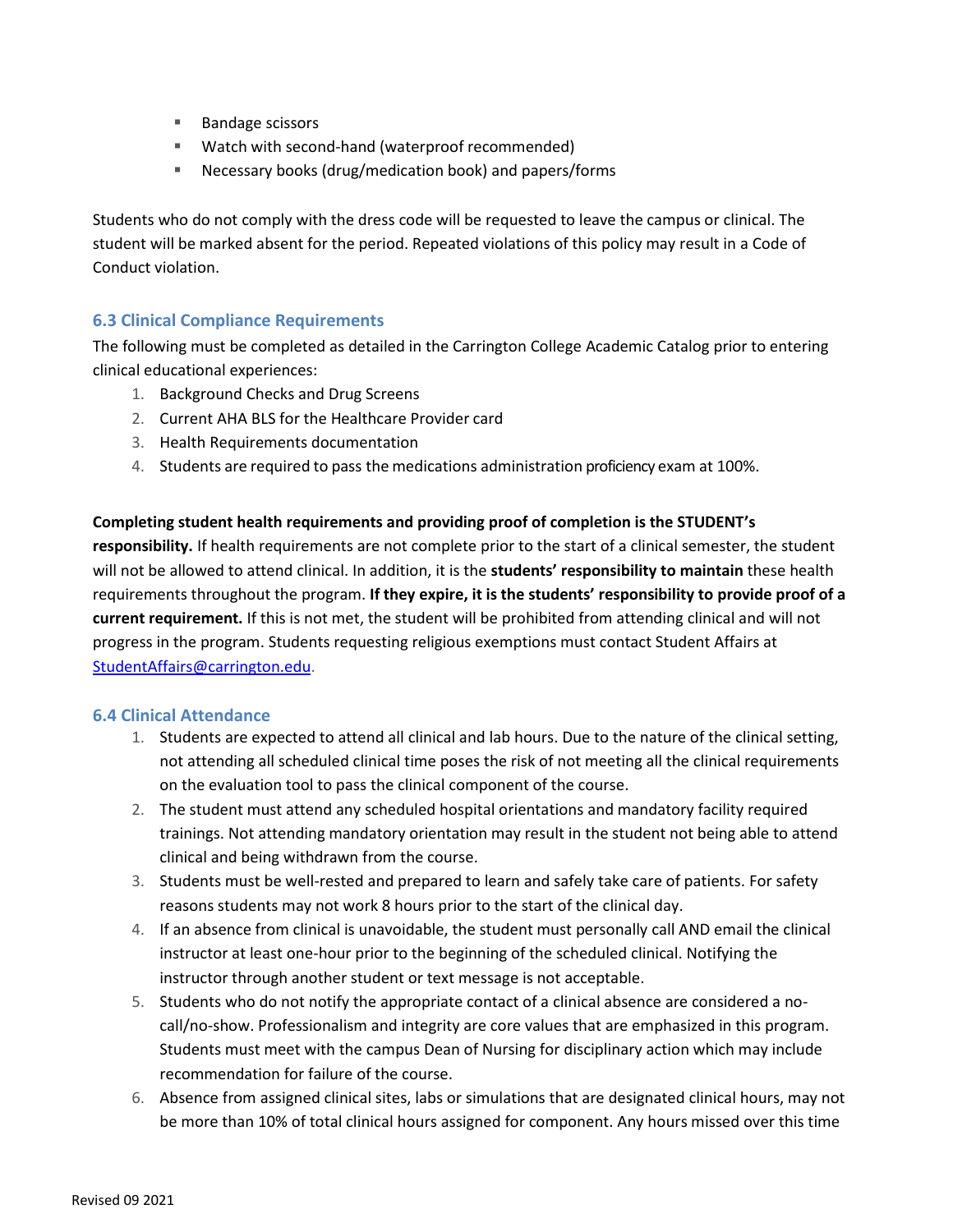may result in failure of the clinical component, and ultimately the course.

- 7. There may not be an opportunity to make up clinical hours in many clinical facilities. To satisfy course objectives, students may be assigned an appropriate learning activity, such as a case scenario in the Simulation Lab or Computer Assisted Instruction, per faculty discretion. Although the make-up work may be required to successfully complete the course, the work will not remove the absence from the student's record.
- 8. Any exceptions to the above policies must be made by the campus Dean of Nursing.
- 9. Students are expected to be at their assigned clinical area prepared to engage in patient care a minimum of 15 minutes before the start of their "shift." Failure to meet this requirement constitutes tardiness. Tardiness will affect the student's performance in the clinical evaluation tool for the course and may result in failure of the course and disciplinary action.

a. Due to clinical facility guidelines, a student who is tardy may not be allowed to assume a patient assignment. As a result, the student may be provided an alternative assignment at the discretion of the faculty.

b. First tardy will result in a required meeting with the student and faculty to complete the Clinical Behavior and Attendance tool.

c. Second tardy will result in a required meeting with the Nursing Dean and faculty to develop a success plan.

d. Any further tardies or absences may result in failure of the clinical course.

#### <span id="page-26-0"></span>**6.5 Clinical Assignments**

The Master Calendar will provide class times, laboratory time, and general clinical and simulation days and times. Each student will receive, individually, their assigned group during orientations.

If a student requires/requests a change in clinical groups, they must meet the specific criteria provided by the Dean of Nursing. The student must meet with the Clinical Coordinator/Dean of Nursing for approval of request. Students may be responsible to find another student who wants to switch with them for that semester's clinical rotation if approved by the Dean of Nursing or Clinical Coordinator.

#### <span id="page-26-1"></span>**6.6 Clinical Cancellation**

The responsibility for informing the student about the cancellation of a clinical experience is delegated to each Clinical Instructor. Students are to provide Clinical Instructor's with a current telephone number at the beginning of the clinical rotation. Students will also be notified by the instructor when a clinical will be rescheduled. Students are responsible for updating their contact information with the Registrar on campus as well for campus emergencies and closures.

#### <span id="page-26-2"></span>**6.7 Clinical Grading**

All clinical assignments must be completed within 3 days of the end of the clinical rotation.

#### <span id="page-26-3"></span>**6.7.1 Clinical Evaluation Tool**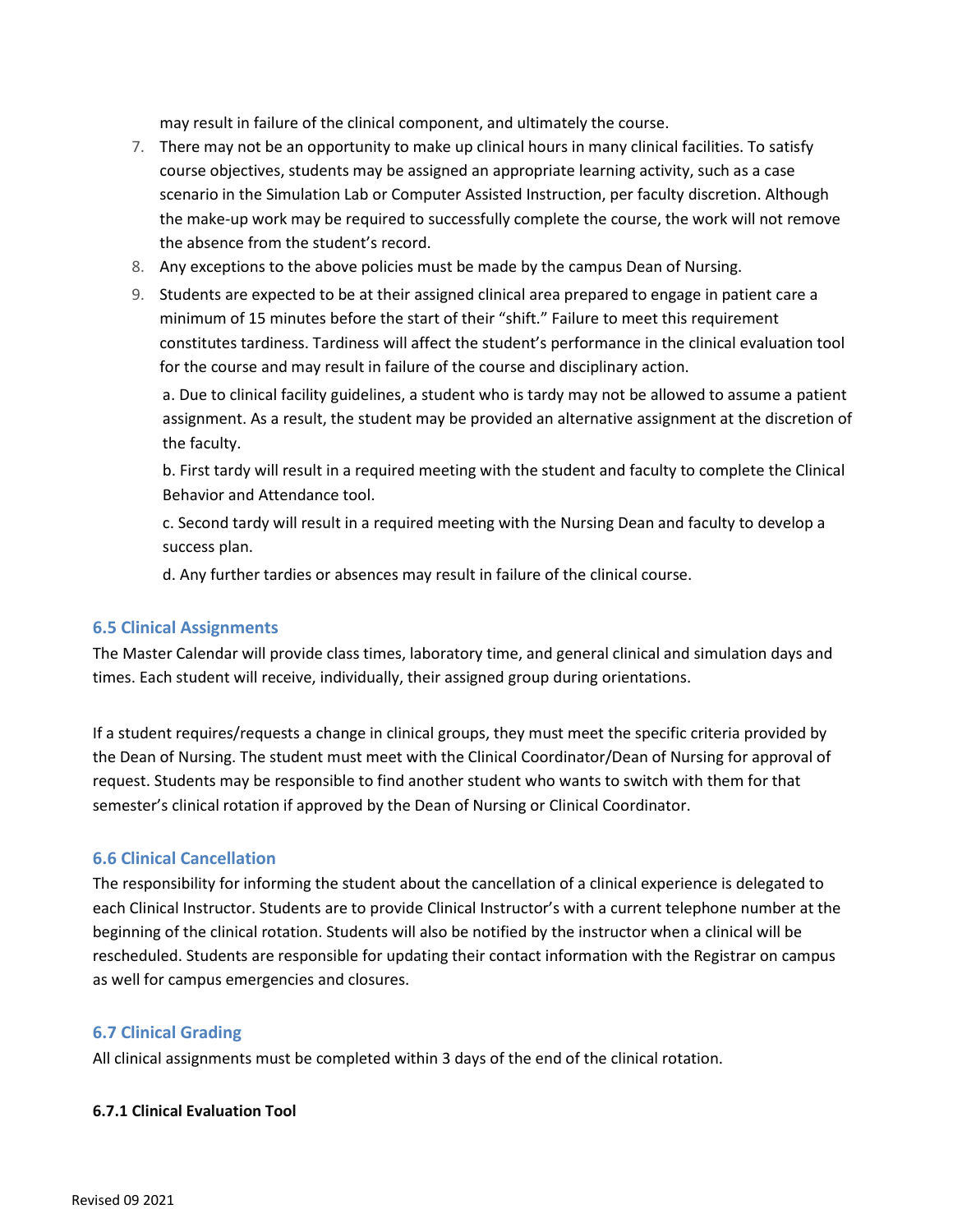Evaluation of performance in the clinical setting is measured through the objectives on the Clinical Evaluation Tool. The Clinical Evaluation Tool (CET) is based off the Learning Outcomes at the beginning of this Manual. The CET is provided in each syllabus for the clinical nursing courses. The grading scale for the clinical setting is a Pass / Fail. **Clinical failure will result in a grade of 'F' for course regardless of scores in theory.**

Student will be required to retake both the clinical and theory portion of the course. Students will selfevaluate at mid-point through the clinical rotation and then again at the end of each clinical rotation. Timely and continuous feedback will be provided throughout the entire clinical experience. Faculty will provide formative and summative feedback at mid- point and end of clinical using the same CET. If a student is not passing clinical at mid- point or improvement is needed, a Student Success Plan will be initiated.

### <span id="page-27-0"></span>**6.7.2 Care Plans**

The Care Plan process is part of the Nursing Process. The American Nurses' Association describes the Nursing Process as, "The common thread uniting different types of nurses who work in varied areas is the nursing process—the essential core of practice for the nurse to deliver holistic, patient-focused care." (2018, ANA). The Nursing Process develops and transcends subconsciously as nurses move across the continuum from novice to expert. As students move through the program, the Plan of Care assignments will change based on the growth of the expectations.

The Plan of Care assignments will be completed based upon an actual patient encounter in the clinical setting, the selection of which must be approved by the clinical instructor. All data must be collected during the assigned clinical rotation time. Please follow syllabi instructions for completion of Plan of Care documents.

Please note: Fabrication is the intentional use of false information, or the invention of any information used in an academic exercise. For example: citing information not taken from the source indicated; listing sources in a bibliography not used in the academic exercise; inventing data; and submitting work previously used for credit in another course without permission from the instructor. Fabrication is academic dishonesty, and any violation of academic dishonesty is a serious violation. More information may be obtained in the Student Code of Conduct available in the **Student Handbook**.

#### <span id="page-27-1"></span>**6.7.3 Clinical Skills Check-Off**

Student's skills must be checked off in the laboratory setting prior to being attempted in the clinical setting. Each student will bring their own skills check off list to the clinical setting. There may be instances at the discretion of the Clinical Instructor AND with the Clinical Instructor **PRESENT** that a student may attempt a new skill in the clinical setting. Again, this is at the discretion and justification of the Clinical Instructor with their presence **ONLY.**

Each student will be supervised by the instructor in all procedures while in the clinical area until the instructor determines the student can perform them safely with the reference nurse. At no time will a student perform a procedure without an instructor or reference nurse present. Medications are to be passed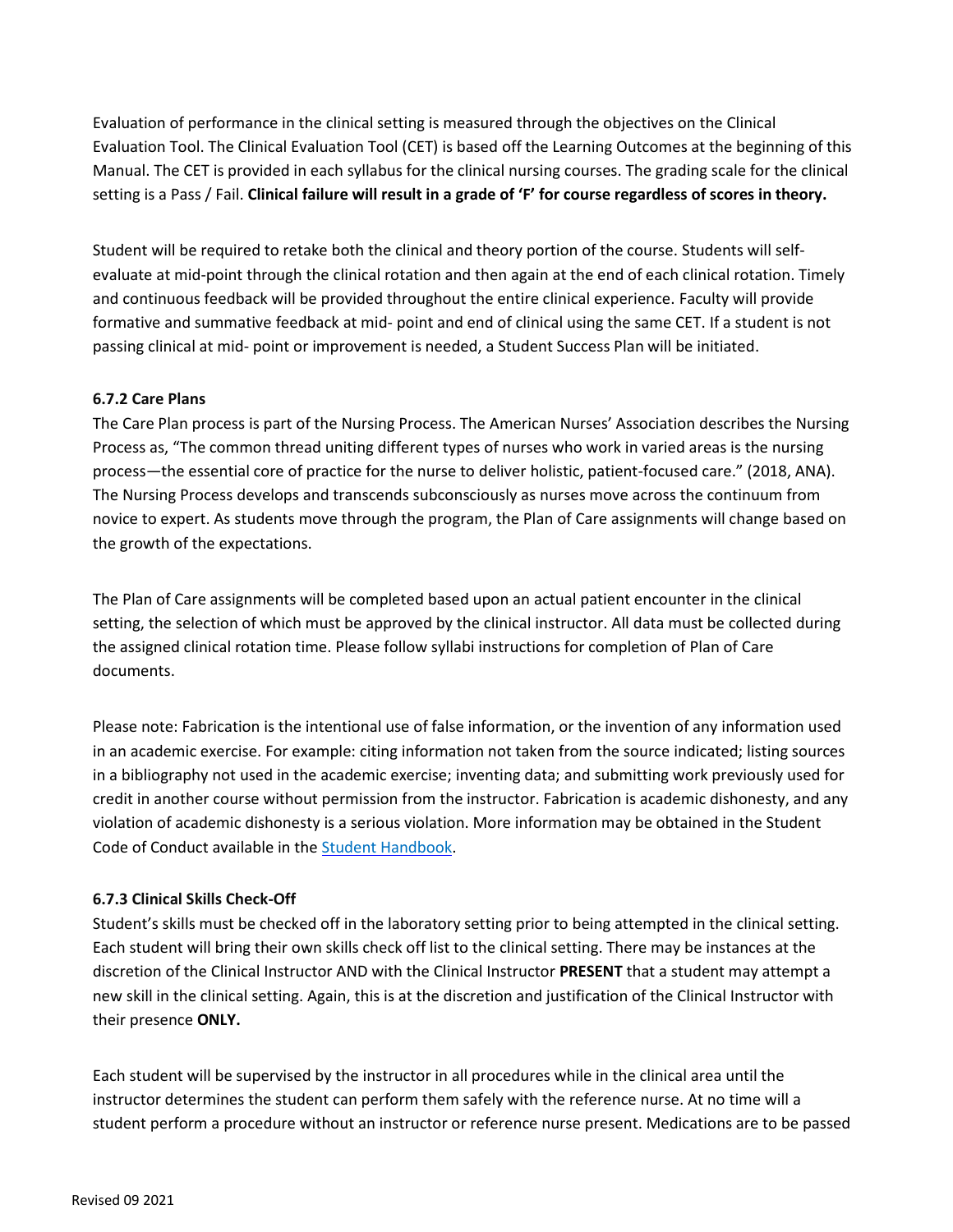with instructor or reference nurse only, **NO EXCEPTIONS**. If at any time a student demonstrates behavior jeopardizing patient/client safety, or practices nursing in a grossly negligent or incompetent manner, the student will be removed from the clinical setting and be subject to the Student Code of Conduct which is available in the [Student Handbook.](http://students.carrington.edu/student-handbook/) Sanctions could result in failure of the course and dismissal from the program.

## <span id="page-28-0"></span>**6.8 Student Accountability in Clinical Areas**

Performance and practice in the clinical setting constitutes a large portion of the students' assigned time in the program. It is the expectation that students arrive to the clinical site at the assigned time. Students that arrive late may be dismissed from clinical for that day. A makeup assignment will be required if dismissed from clinical, but the hours will be counted as missed clinical time.

Students need to be prepared for each clinical experience and procedure to ensure safe delivery of patient care. If at any time a student demonstrates behavior jeopardizing patient safety, or practices nursing in a grossly negligent or incompetent manner, the student will be removed from the clinical setting and may be subject to Code of Conduct proceedings which may result of permanent dismissal from the program. If the student is not prepared for the clinical experience, he/she will be asked to leave the clinical setting and time lost will need to be made up if possible (see Clinical Attendance above). Repeated absences will result in failure in the clinical course.

Students are responsible for being aware of, and complying with, the clinical agencies' policies and procedures regarding fire, disaster, cardiac arrest, incident reporting, confidentiality, infection control and standard precautions.

Throughout the program, the student will be held accountable for his/her actions or lack of actions. Professionalism is always expected. Overall, the student is responsible and accountable for his/her educational success. Students are to be proactive in seeking assistance and educational opportunities in the clinical environment.

Students **will be accountable** to their instructors, as well as the clinical staff for ensuring patient safety in the following ways:

- 1. Provide competent care to the patient
- 2. Report immediately to the instructor any incident affecting a patient
- 3. Report all urgent needs of the patient promptly
- 4. Report and fill out the necessary paperwork for the college and clinicalsite
- 5. Report immediately to the instructor and designated hospital personnel any accident, injury or near- miss involving the student
- 6. Report on the condition of the patient before leaving the clinicalarea, including breaks and meal break.
- 7. Follow the procedure established by the faculty for breaks
- 8. Arrange for nursing supervision of the patient when he/she is off the assignedunit
- 9. Demonstrate courteous, professional behavior
- 10. Follow hospital policies and procedures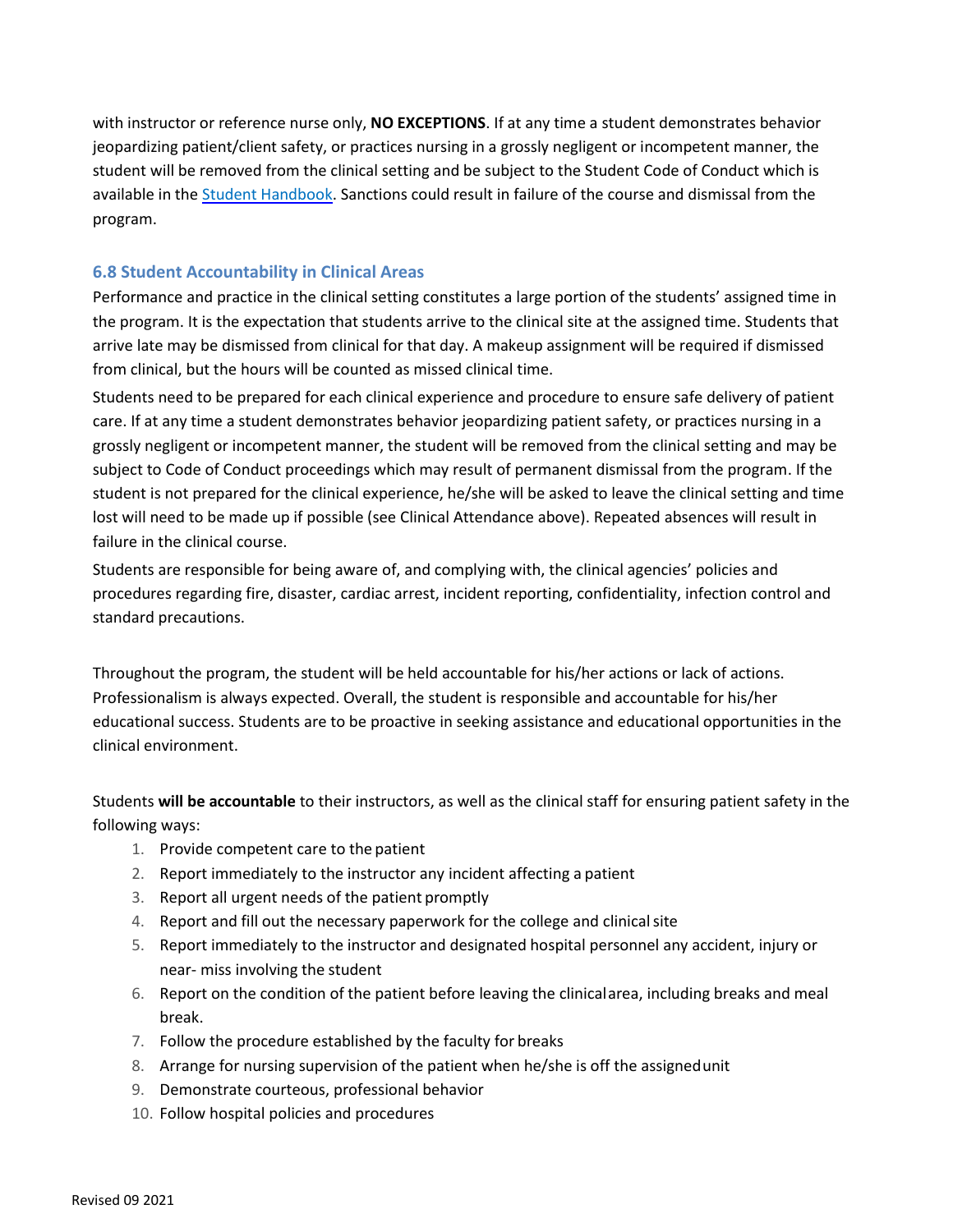## <span id="page-29-0"></span>**6.9 Competencies and Functional Abilities**

Carrington College recognizes that nursing is an intellectually, mentally and physically demanding profession. Students seeking admission should be aware that they are expected to assimilate basic competencies and abilities throughout their education with or without reasonable accommodation. If you need accommodations, please contact Student Affairs a[t ADA@carrington.edu.](mailto:ADA@carrington.edu.) ADA accommodations are not retroactive, and requests will not result in an additional attempt in any failed deliverables attempted prior to ADA accommodation approval.

### <span id="page-29-1"></span>**6.10 Transportation**

A variety of health care agencies are utilized for clinical practice. Transportation to and from the clinical agency is the responsibility of the student. While car-pooling is encouraged, students should have an alternative arrangement for transportation to class and clinical in case of emergency. It is the student's responsibility to arrive on time at all scheduled clinical assignments. Field trips are taken occasionally, and the student assumes the responsibility for transportation, meals, and any other necessary expenditures.

## <span id="page-29-2"></span>**6.11 Professional Boundaries**

Students must maintain a professional relationship with patients, families, and the health care team and faculty members as described in the National Council of the State Boards of Nursing resource, *A Nurse's Guide to Professional Boundaries* **National Council of State Boards of Nursing (2018)***.* Examples of boundary violations include, but are not limited to:

- 1. Interacting with patients inappropriately or outside of assigned clinicaltime
- 2. Accepting or exchanging expensive gifts
- 3. Inappropriate self-disclosure
- 4. Interacting with faculty in a non-professional manner

## <span id="page-29-3"></span>**6.12 Braces, Splints, and Casts in the Clinical Setting**

Many clinical settings have restrictions on students who have injuries requiring casts, splints, braces or crutches. Student with physical limitations are encouraged to contact the Student Affairs at [ADA@carrington.edu](mailto:ADA@carrington.edu) to request accommodations. Students will be evaluated on an individual basis. With or without accommodations students are required to meet all learning objectives of the clinical course and comply with all clinical site requirements. Clinical sites generally require:

- 1. Have a written physician note that states the student is medically cleared forclinical practice. Final decision is made by the clinical agency.
- 2. Meet the criteria listed in the Physical and Mental HealthGuidelines.
- 3. Be able to meet all learning objectives for the clinical rotation.

## <span id="page-29-4"></span>**6.13 Physical Limitations or Health Issues**

Students who become ill, pregnant or have permanent disabilities which affect their enrollment in the nursing program are encouraged to seek advice from their personal physician and assistance from the Student Affairs at **ADA@carrington.edu**.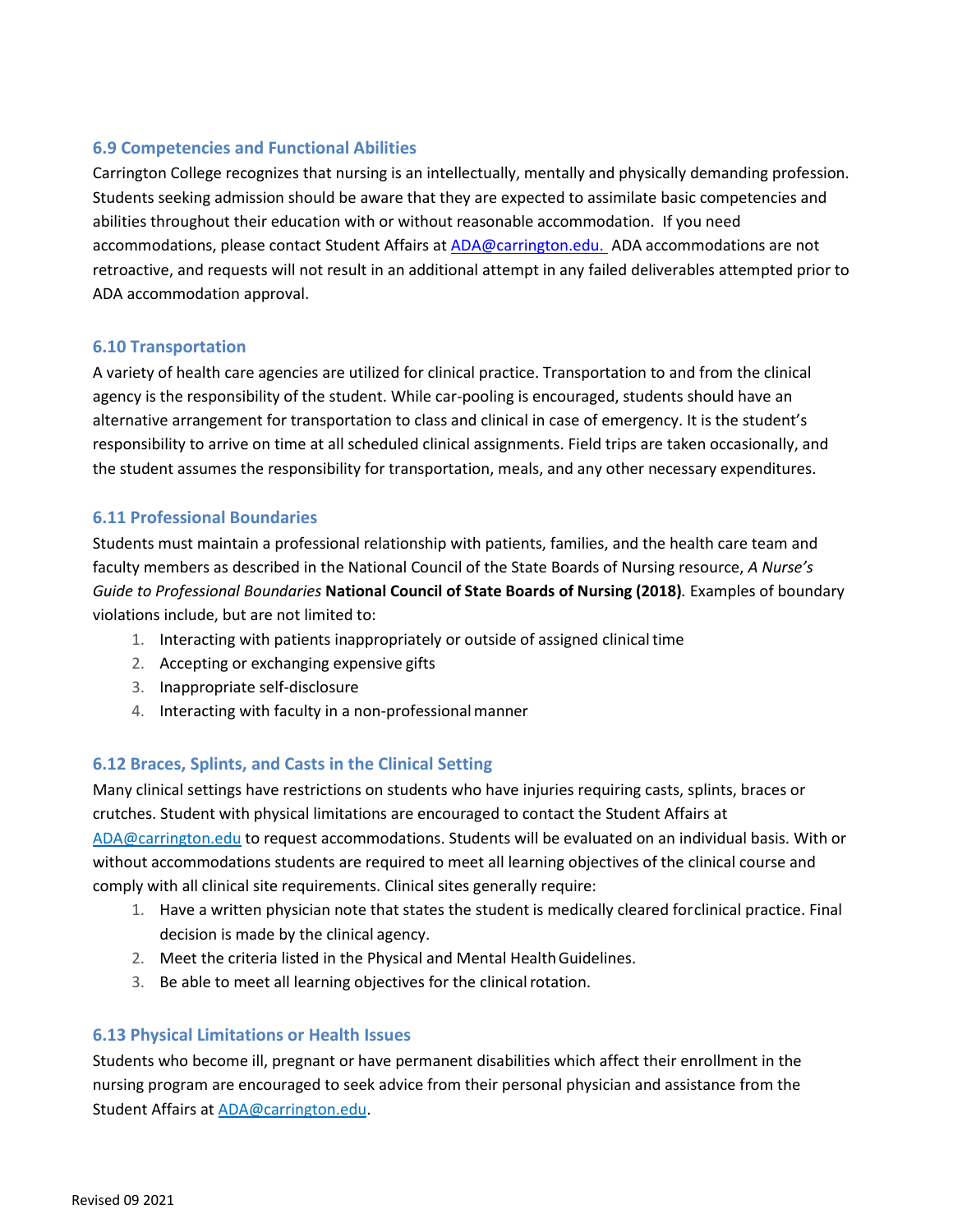- 1. Some clinical sites may require a letter from your physician each semester verifying that you are able to perform the physical tasks required during that clinical rotation and that you have been properly advised ofthe potential risksto you or your baby (if applicable) of contact with blood borne pathogens, common chemicals agents commonly used at the medical practices, and exposure to radiation when applicable.
- 2. Clinical sites have full discretion to limit student participation at their clinical site if student does not meet sites requirements including health or vaccination status.
- 3. Students take full responsibility for their health if electing to continue in their program. Students are encouraged to consult their personal physician states to ensure that it is safe for the student to continue in the program.
- 4. Adhere to the attendance and readmission policies of Carrington College and the nursingprogram.
- 5. Notify the faculty of any significant changes that may affect clinical/classroomattendance.

#### <span id="page-30-0"></span>**6.14 Breast Pumping**

If the need arises for a student to use a breast pump while on campus and/or in the clinical setting, Carrington College faculty will assist in locating an appropriate room for this activity. It is the student's responsibility to be proactive and notify the faculty of their needs and to store breast milk in their own appropriate cold pack for transport home. Breast milk cannot be stored in refrigerators located on the campus or in the clinical setting.

#### <span id="page-30-1"></span>**6.15 Infectious Diseases and Standard Precautions**

Carrington College will provide instruction to each nursing student in Standard Precautions according to recommendations by the Center for Disease Control. Students must indicate in writing that they understand the use of Standard Precautions to reduce risk of exposure to infectious diseases for both the student and the patient. Refer to the bodily fluid exposure control plan available from nursing faculty/instructors. If a student requires more than Standard Precautions for the clinical environment, please see the campus Dean of Nursing.

## <span id="page-30-2"></span>**6.16 HIPAA Regulations/Patient Confidentiality for Nursing Students**

It is imperative that patients' confidentiality and rights are protected. Carrington College will provide instruction to each nursing student on HIPAA Regulations. Students must complete the training and pass the exam found on the Carrington Student Portal at [HIPAA Guidelines for Clinical Practice](http://carrington.edu/hipaa/guidelines) with an 80%.

No pictures or autographs of patients are permitted. Facility specific requirements must be met by students. Student nurses are required to follow professional conduct related to social media as described in the National Council of the State Boards of Nursing resource, A Nurse's Guide to the Use of social media.

## <span id="page-30-3"></span>**6.17 Student Employment While in the Nursing Program**

The Carrington College nursing program can be very demanding, challenging and often overwhelming. Activities related to nursing courses must take priority in the student's energies; therefore, full-time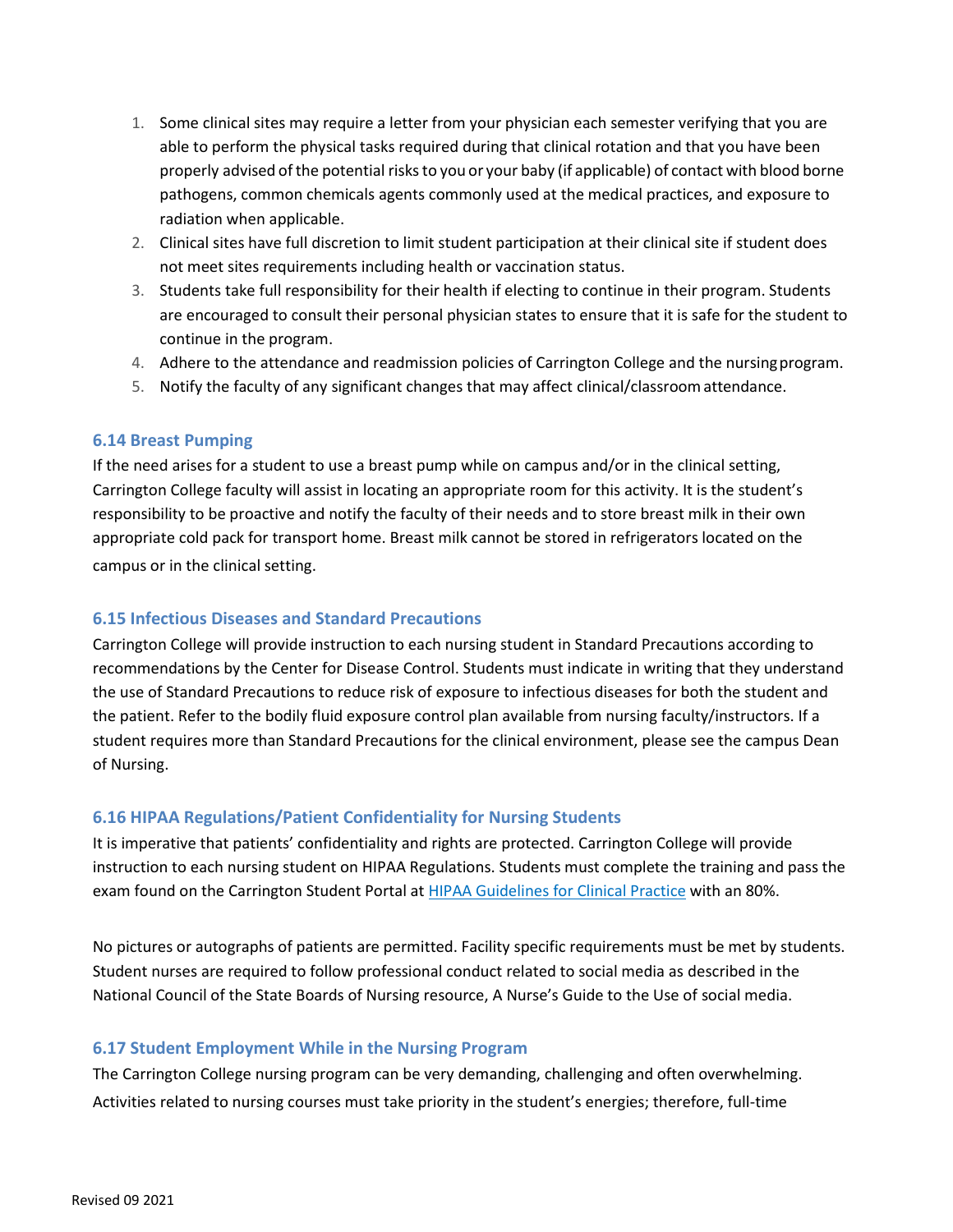work is discouraged. The nursing student's first commitment needs to be to the nursing curriculum and employment related and other time commitments secondary. Carrington College recommends that students limit employment to a maximum of sixteen hours per week to help ensure success in the program To ensure the safety of patients and your own ability to perform, students are advised to not work directly before or after their assigned clinical rotation as this may be considered unsafe practice and may affect public safety.

## <span id="page-31-0"></span>**6.18 Negligence, Drug and Alcohol Use Related to Clinical Sites and Nurse Practice Acts** Please refer to the **Student Handbook** for the following: Code of Conduct, and Alcohol and Drug Policy.

Patient safety is of utmost priority to faculty, staff and the Boards of Nursing. While in the clinical setting students are responsible for the care they provide to other human lives. Impairment of cognition related to drugs, lack of sleep, alcohol and/or being over worked, etc. jeopardizes patient safety.

If at any time a student demonstrates behavior jeopardizing patient/client safety or practices nursing in a grossly negligent or incompetent manner, the student will be removed from the clinical setting and may be in violation of the Code of Conduct. The Code of Conduct is available in the [Student Handbook.](http://students.carrington.edu/student-handbook/)

If at any time a student is suspected of impairment related to cognition or motor function from alcohol or other drugs the Code of Conduct and Alcohol and Drug Policy will be followed from th[e Student Handbook.](http://students.carrington.edu/student-handbook/)

In some states, Nurses (licensed or certificate holding) are required to report other nurses (licensed or certificate holding) who they (in good faith) believe are threats to public health or safety as defined by Law or the State Board of Nursing in their state of residence. Carrington College is not responsible for these reports or for the actions of the individuals who make them.

## <span id="page-31-1"></span>**7 Nursing Programs Shared Governance**

Shared governance is a system of rules and policies that serve to engage individuals and groups to participate in decision-making. The responsibility and accountability for decisions is shared by members of the group. The objective of shared governance is to afford those who are impacted when a decision is made to have an opportunity to express opinions and participate in the decision-making process. The Students, Faculty and Administration at Carrington College make up the Shared Governance of the nursing program.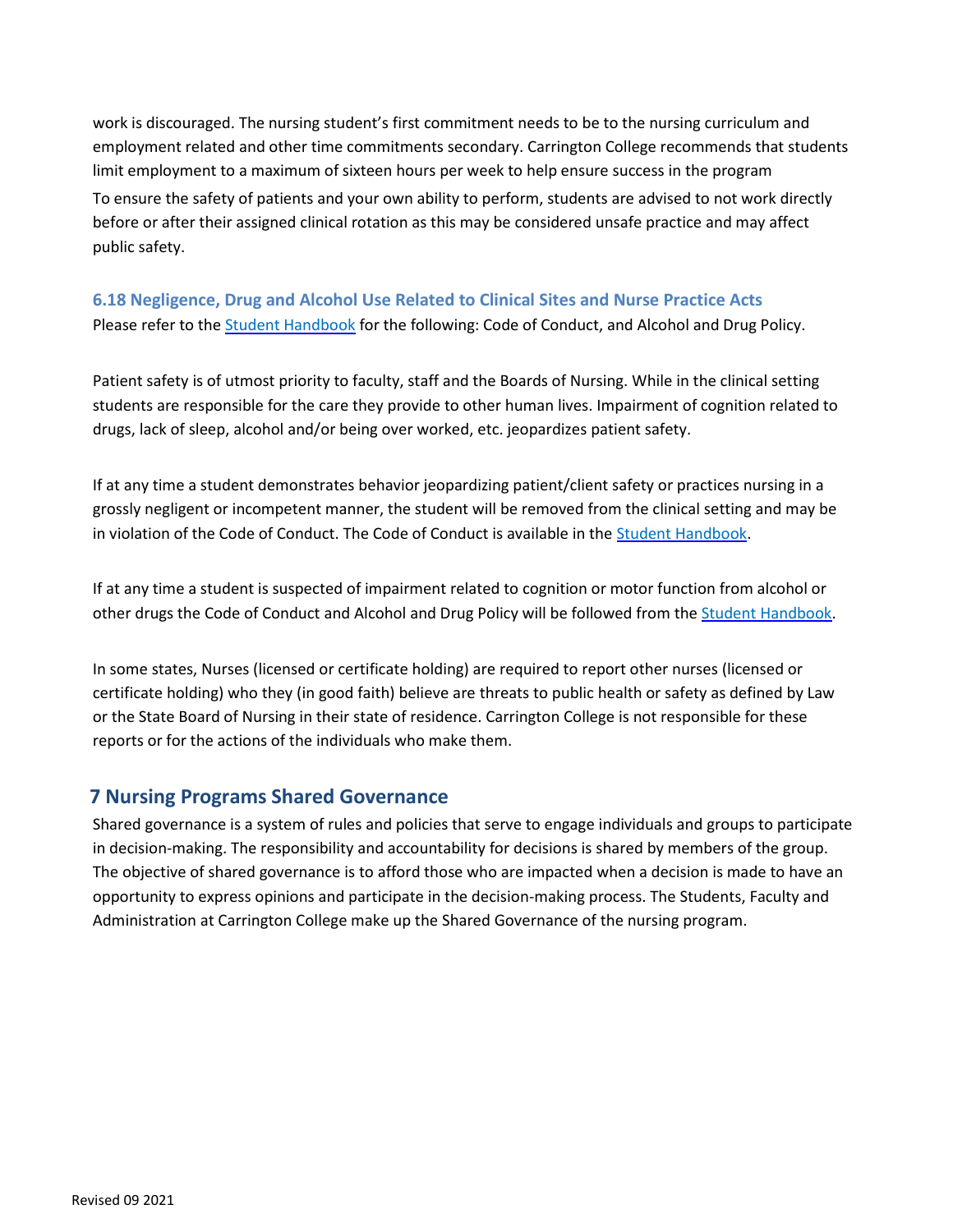

## <span id="page-32-0"></span>**7.1 Student Representatives**

The first semester cohort of the nursing program elects two students to represent their class on the Nursing Student Council and at nursing faculty meetings. The first semester cohort replaces the graduating cohort. Those elected representatives serve for their tenure in the nursing program. The election of these representatives takes place within the first 2-3 weeks of the semester.

When a student resigns their representative position, he/she must do so in writing within 3 business days to the Student Council President and courtesy copy the Nursing Faculty Representative, or if the representative is not fulfilling their responsibilities (as listed below) or is on academic probation the student will step down from the student council immediately. Nursing student officers will hold an election for a new representative before the next faculty meeting or Nursing Student Council or whatever comes first.

The responsibilities of the Student Representatives are committed representation of your class to include, but are not limited to:

- 1. To promote and encourage students' participation in interdisciplinary activities.
- 2. To promote and encourage participation in nursing student activities, and educational opportunities regardless of a person's race, color, creed, national origin, ethnicity, age, gender, marital status, lifestyle, disability, or economic status.
- 3. Evaluate student suggestions and determine solutions.
- 4. Participation in monthly nursing faculty meetings. At least one representative from each semester will need to be present at each nursing faculty meeting.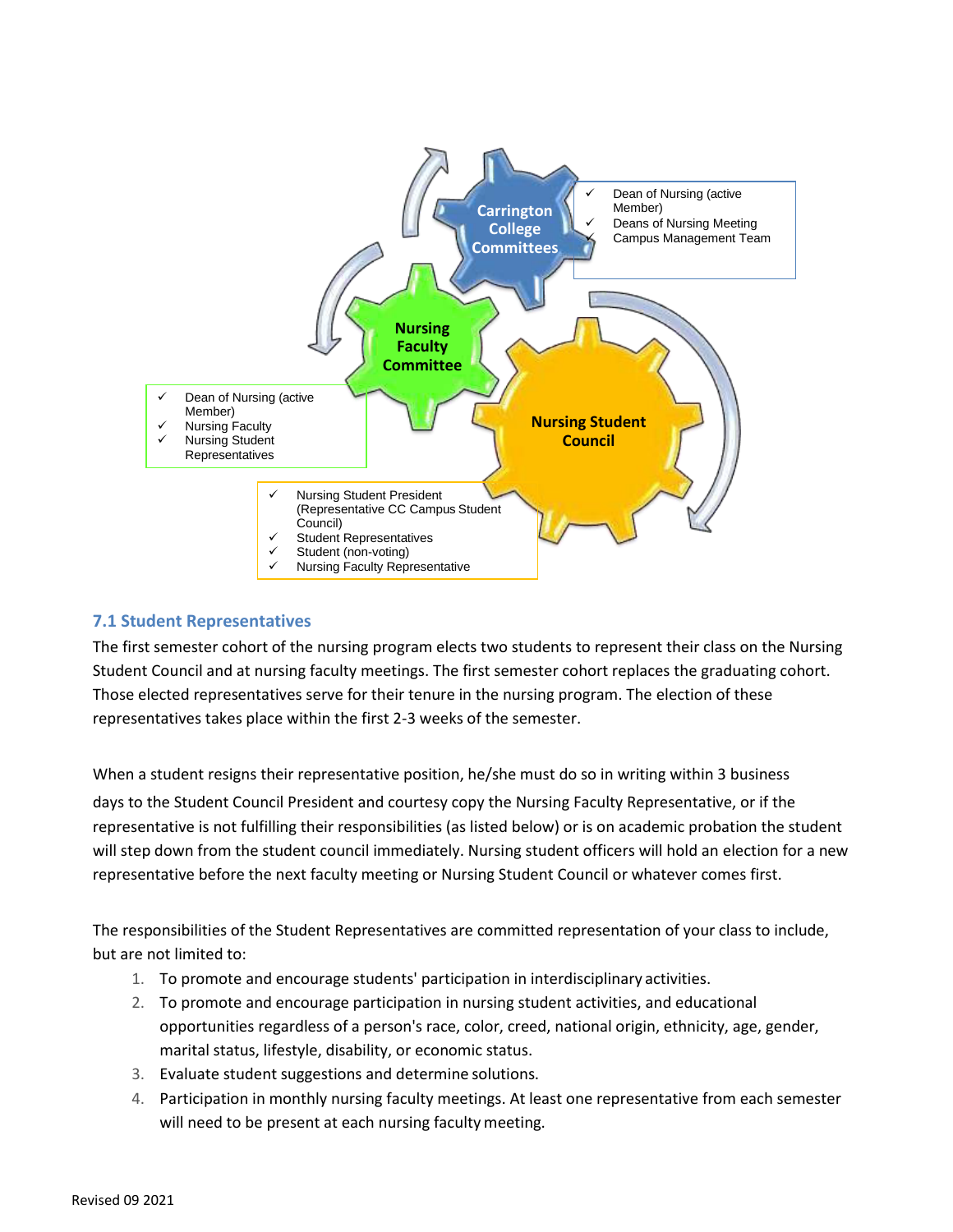- 5. Participation in Student Councilmeetings.
- 6. Participation in Student Council activities.
- 7. Distribution and information transfer from meetings to the class you represent in a professional manner.
- 8. Participate in student support and academic mentoring processes.
- 9. Plan activities for special events including spirit week, charity events, holidays, or end of semester celebrations.

## <span id="page-33-0"></span>**7.2 Student Council By-Laws**

### <span id="page-33-1"></span>**7.2.1 Purpose**

The purpose of the Nursing Student Council is to engage nursing students in decision-making, leadership, the act of responsibility and accountability for decisions which are shared by members of the program. Information regarding the nursing program may also be provided to the student representatives to share with the student body.

#### <span id="page-33-2"></span>**7.2.2 Function**

- 1. To have direct input into standards of nursing education and influence the educational process.
- 2. To influence health care, nursing education and practice through legislative activities as appropriate.
- 3. To promote and encourage participation in community affairs and activities towards health care and the resolution of related social issues.
- 4. To represent nursing students to the consumer, to institutions, and other organizations.
- 5. To promote and encourage collaborative relationships with nursing and health related organizations.
- 6. Be professional with information presented from their class to the faculty committee

## <span id="page-33-3"></span>**7.2.3 Membership**

Membership will include Student Class Representatives, Student Officers, and a Nursing Faculty Mentor.

Student Council Class Representatives

- 1. School constituent membership is composed of students in the Carrington College nursing program.
- 2. Nursing Student Council shall be composed of at least 8members.
- 3. All Students members must have a current 2.0 GPA or better and not be on probation or have any Code of Conduct violations on record. Any member that is on probation or falls below the academic standards will be removed from the Student Council. Notification to the member will be given by the Dean of Nursing within 5 business days.
- 4. Members are elected by a peer majority vote in eachsemester.
- 5. At least 2 members represent each semester.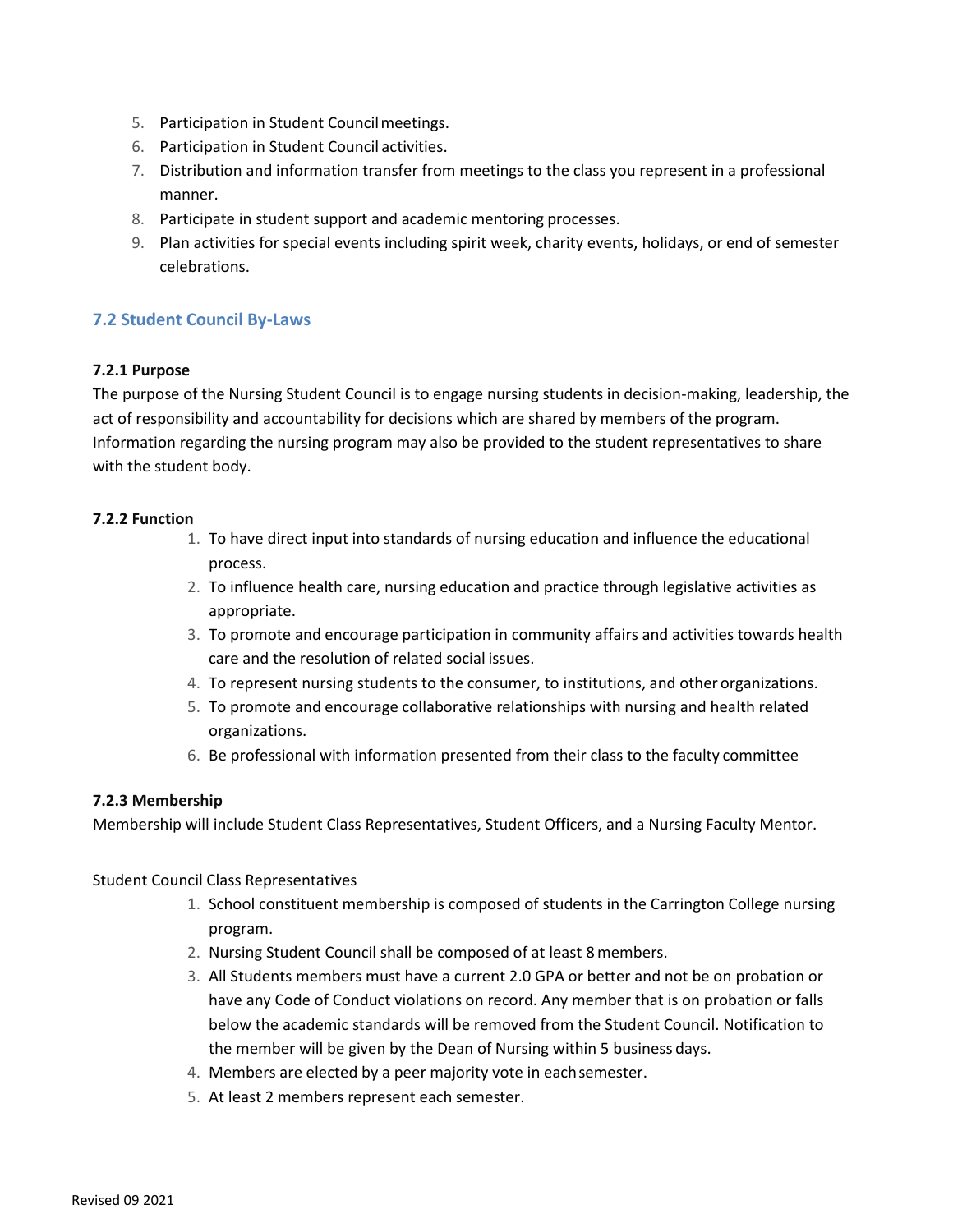### <span id="page-34-0"></span>**7.2.4 Elected Officers/Leaders**

Elected officers will be elected out of the Student Representative constituents. They must be in good academic standing and accept their election.

## <span id="page-34-1"></span>**7.2.5 Term of Office**

No member may hold more than one elected office at any one time. The official term of office shall be a minimum of 4-months a semester. The election of officers will be held in the last month of the semester for representation of the next semester. An officer may be re- elected for an unlimited number of terms. Outgoing officers shall serve as active consultants to their newly elected counterparts through the first scheduled meeting and as needed.

When the officer steps down from their position the student will remain a member of the student council throughout their tenure of the nursing program. All student council elections shall be done by secret ballot. A plurality vote of the members presents, who are entitled to vote, and voting shall constitute an official election. In the event of a tie, a revote shall be held. All nominations shall be made from the floor.

#### <span id="page-34-2"></span>**7.2.6 President**

- 1. Shall preside at all meetings of this council and appoint special committees as needed and perform all other duties pertaining to the office.
- 2. Shall serve as chairperson of the Nursing Student Council.
- 3. Shall represent the nursing program at the Carrington College Student Councilmeetings.
- 4. Shall represent the Nursing Student Council at the Nursing Program Advisory Board meetings.
- 5. Shall represent the Nursing Student Council at the Nursing Facultymeetings.

#### <span id="page-34-3"></span>**7.2.7 Vice President**

- 1. Shall assume responsibility of the office of President in the event of the vacancy occurring in the office until the next regular election.
- 2. Shall preside at student council and faculty meetings in the absence of the President.
- 3. Shall assist the President as delegated and act as advisor to the President.
- 4. Shall maintain the Nursing Student Council bulletin board where applicable.

#### <span id="page-34-4"></span>**7.2.8 Secretary**

- 1. Shall record and distribute the minutes of all meetings of this council to all members of the student council, officers, faculty mentor and Dean ofNursing.
- 2. Shall facilitate a permanent record of all reports, papers and documents to the faculty mentor.
- 3. Deliver to the newly elected Secretary all student nursing council papers.

#### <span id="page-34-5"></span>**7.2.9 Responsibilities of the Officer members:**

Fill vacancies in any office by a majority vote of elected officials except the office of President.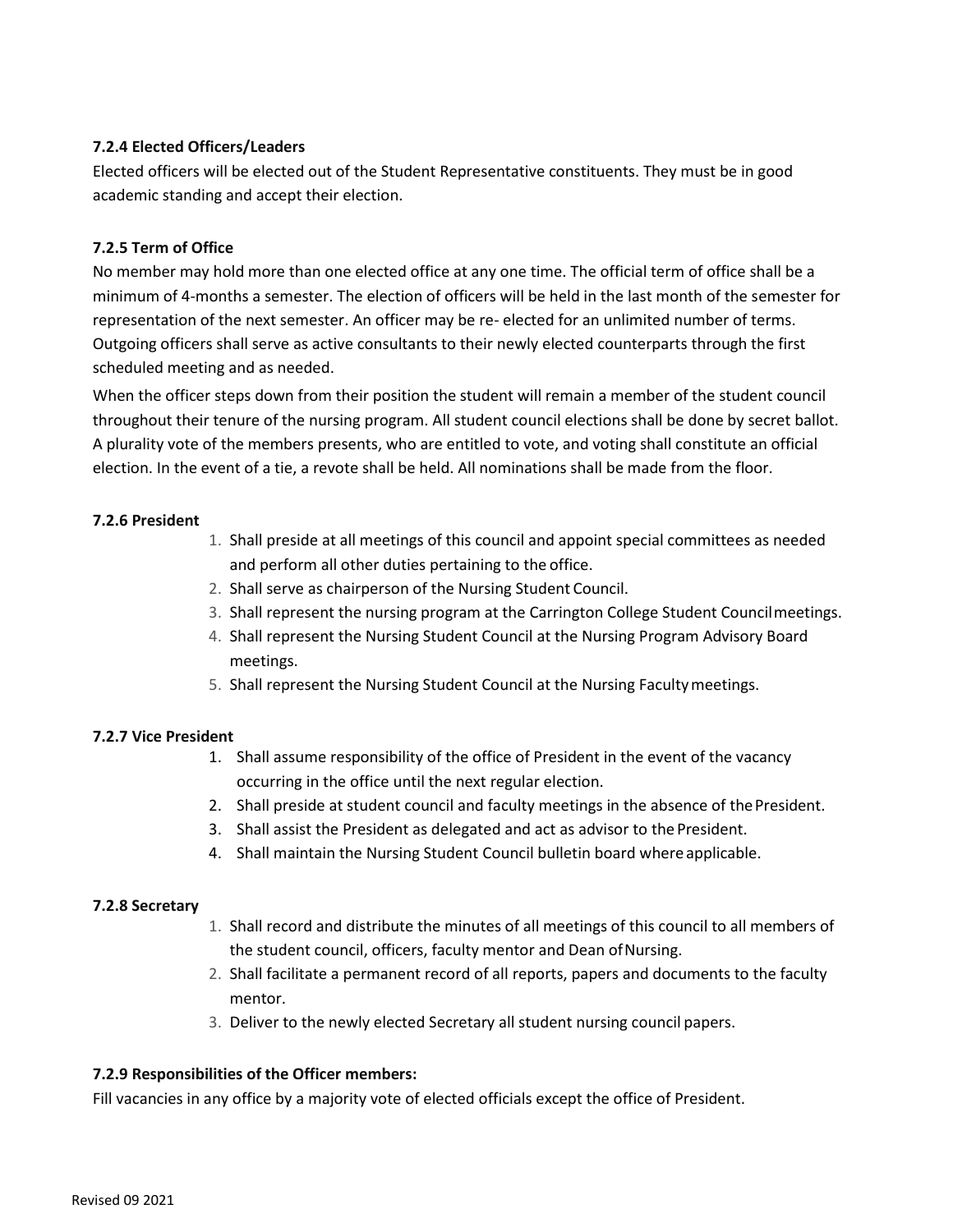#### <span id="page-35-0"></span>**7.2.10 Faculty Representative Mentor**

- 1. There shall be one Nursing Faculty Representative Mentor on the Nursing Student Council. If the program has an Assistant Dean of Nursing this person will be the default Faculty Representative Mentor. The campus Dean of Nursing will appoint a faculty member to this role.
- 2. Duties of the Faculty Representative Mentor shall be to serve as resource person, attend meetings, consult with the officers, and reduce barriers for the activities and functions of the Nursing Student Council.
- 3. The Faculty Representative Mentor is not eligible to vote on Nursing Student Council business

#### <span id="page-35-1"></span>**7.2.11 Absences**

Any member or officer who missed more than two regularly scheduled meetings of any current term year without prior notification to the President or Vice President and does not offer a valid reason for such absences will be removed from office by the discretion of the Dean of Nursing.

#### <span id="page-35-2"></span>**7.2.12 Membership Meetings**

- 1. All nursing student council meetings will be conducted in a professionalmanner.
- 2. Meeting shall be held monthly, and dates, times, and location shall be set by a plurality vote of members present and the faculty mentor at each previous meeting.
- 3. The President shall have the authority to convene a special meeting at such time as is deemed necessary and shall notify the general membership of such meeting, location, and time.
- 4. Meeting dates and times will be posted on the Student Council bulletin board, on student calendars, where applicable, and emailed to all nursing student body.

#### <span id="page-35-3"></span>**7.3 Committees**

Any committee formed by the Nursing Student Council for special activities shall be responsible to the officers of the Nursing Student Council for reporting activities on a regular basis. Committee members may be appointed by the officers from a group of volunteers. It is the responsibility of eachcommittee chair to coordinate committee meetings apart from the monthly Student Councilmeetings.

#### <span id="page-35-4"></span>**7.4 Amendments**

Amendments may be submitted by students or the Dean of Nursing. Only proper amendments submitted in writing and carrying the proponent's signature will be considered. The Dean of Nursing will discuss any amendments to the bylaws with the student council. The student council must provide feedback with 20 days of the amendment.

Amendment will then go to the campus Dean of Nursing who will send them out to the other Deans of Nursing and Senior Dean of Nursing. The Senior Dean of Nursing will send out to all Carrington College Nursing Student Councils for a vote. Each Nursing Student Council will have 20 calendar days from the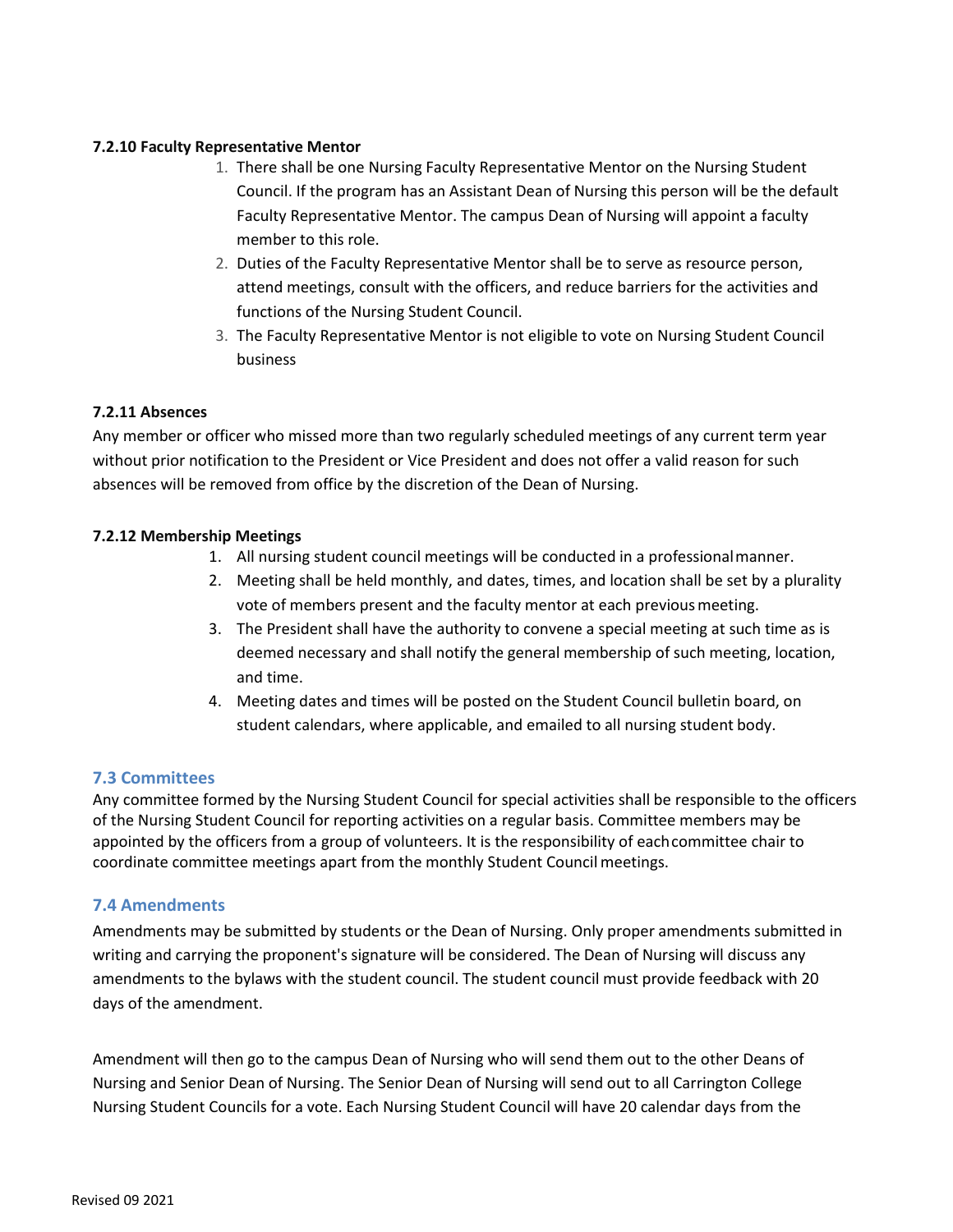receipt of the proposed amendment to respond with comments. The comments will be sent to the Senior Dean of Nursing. Once collected, the Senior Dean of Nursing will aggregate the comments and give the decision back out to all Carrington College Nursing Student Councils and Deans of Nursing. The Senior Dean of Nursing will begin the bylaws amendment process if the amendment is approved.

# <span id="page-36-0"></span>**8 National Organizations for Student Nurses**



**National Organization of Associate Degree Nursing** 7794 Grow Drive Pensacola, FL 32514 850-484-6984 [www.noadn.org](http://www.noadn.org/)

The National Organization for Associate Degree Nursing's (N-OADN) mission is to promote Associate Degree Nursing through collaboration, advocacy, and education to ensure excellence in the future of health care and professional nursing practice. Its goals include **Collaboration Goal:** Advance associate degree nursing education through collaboration with a diversity of audiences. **Education Goal**: Advance associate degree nursing education. **Advocacy Goal:** Advocate for issues and activities that support N-OADN's mission.



**National Student Nurses Association** 45 Main Street, Suite 606 Brooklyn, NY 11201 718-210-0705 [www.nsna.org](http://www.nsna.org/)

The National Student Nurses Association's (NSNA) mission is to "mentor students preparing for initial licensure as nurses, and to convey the standards, ethics, and skills that students will need as responsible and accountable leaders and members of the profession." Founded in 1952, NSNA is a nonprofit organization for students enrolled in associate, baccalaureate, diploma, and generic graduate nursing programs. It is dedicated to fostering the professional development of nursing students.



**American Nurses Association** 8515 Georgia Avenue, Suite 400 Silver Springs, MD 20910 1-800-274-4ANA [www.nursingworld.org](http://www.nursingworld.org/) 

American Nurses Association's mission is Nurses advancing our profession to improve health for all. The ANA advances the nursing profession by fostering high standards of nursing practice, promoting the rights of nurses in the workplace, projecting a positive and realistic view of nursing, and by lobbying the Congress and regulatory agencies on health care issues affecting nurses and the public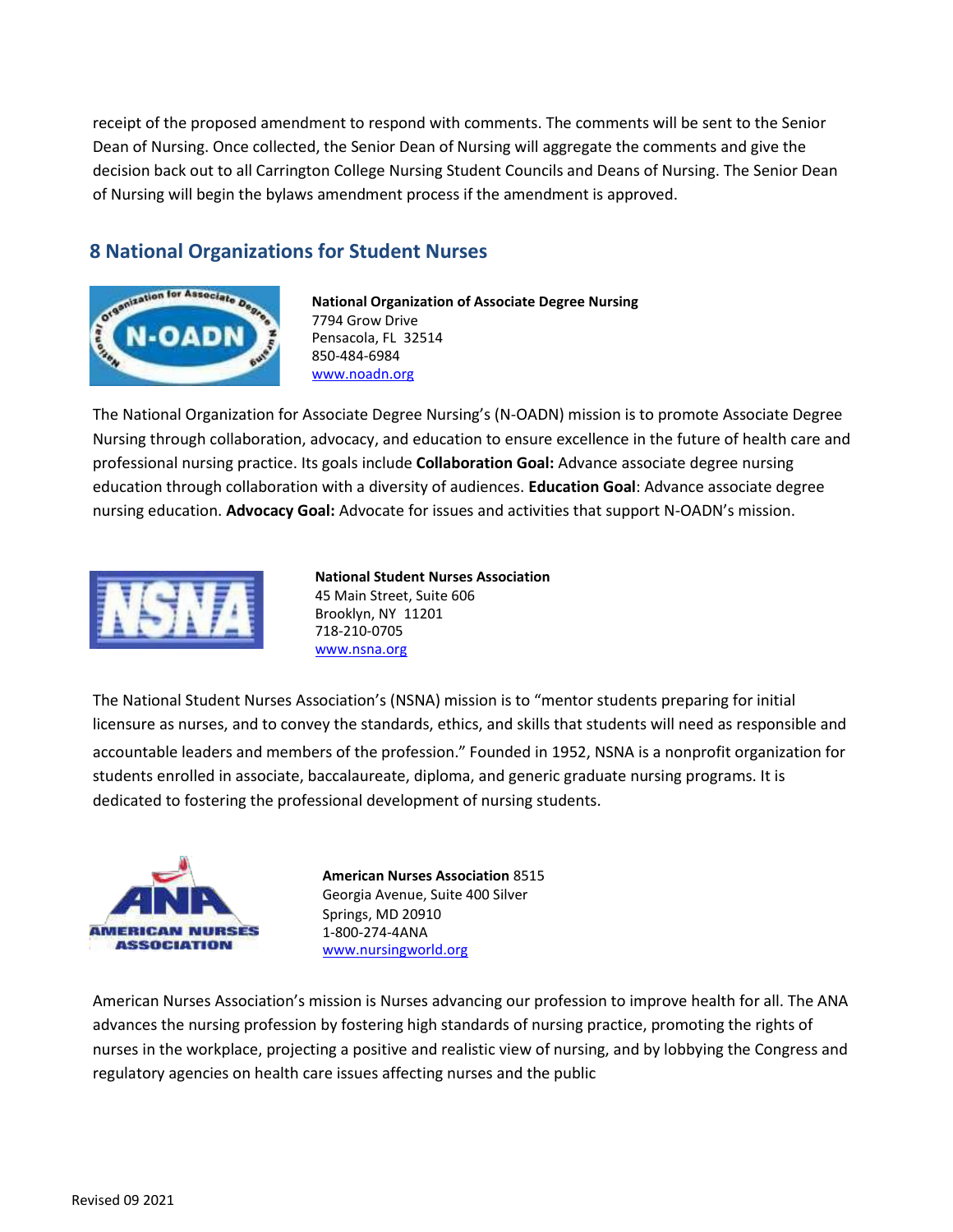

**National Organization of Nurses with Disabilities** c/o Erika Magallanes, MS 1640 West Roosevelt Road, Room 736 Chicago, IL 60608

NOND is an open membership, cross-disability, professional organization that works to promote equity for people with disabilities and chronic health conditions in nursing through education and advocacy by:

- 1. promoting best practices in education and employment.
- 2. providing resources to individuals, nursing and disability organizations, and educational and healthcare institutions.
- 3. influencing the provision of culturally responsive nursing practice; and
- 4. creating systemic improvements.

# <span id="page-37-0"></span>**9 Accreditation and Approvals Information**

Please refer to<https://carrington.edu/accreditation/>

Students' Rights to Notify Boards of Nursing

Students have the right to notify state Boards of Nursing. Notification information can be found in the Accreditation and Approval section of the **Academic Catalog**.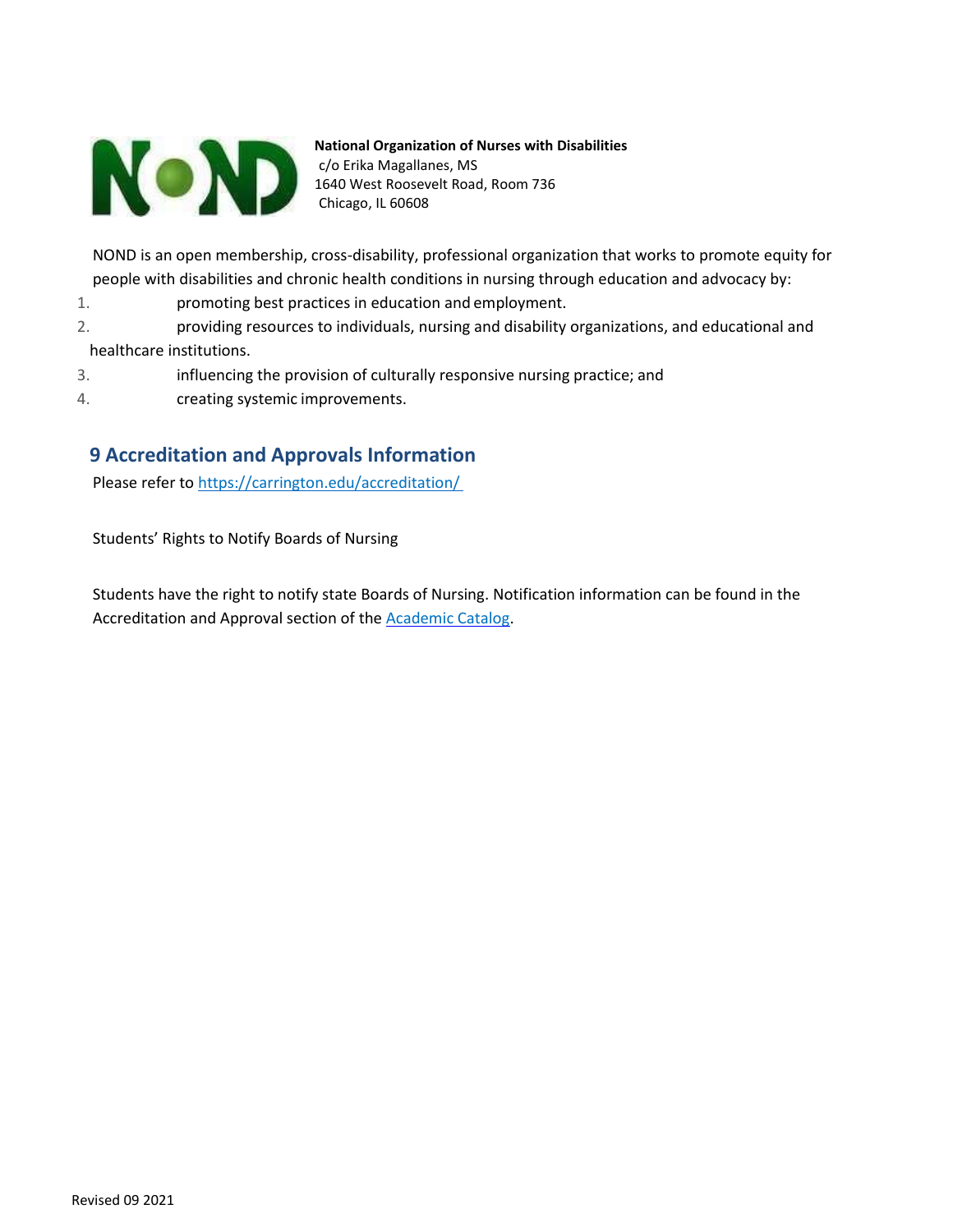## <span id="page-38-0"></span>**References**

- American Nurses Association (n.d.) *The nursing process.* Retrieved from, [https://www.nursingworld.org/practice](https://www.nursingworld.org/practice-policy/workforce/what-is-nursing/the-nursing-process)[policy/workforce/what-is-nursing/the-nursing-](https://www.nursingworld.org/practice-policy/workforce/what-is-nursing/the-nursing-process) [process.](https://www.nursingworld.org/practice-policy/workforce/what-is-nursing/the-nursing-process)
- Arizona State Board of Nursing (2014). Mandatory Report Laws and Rules retrieved from https:/[/www.azbn.gov/documents/discipline/Laws%20and%20Rules%20-%2032-1664.pdf](http://www.azbn.gov/documents/discipline/Laws%20and%20Rules%20-%2032-1664.pdf)
- Arizona State Board of Nursing. (2015). Advisory *opinion: Education use of simulation in approved RN/LPN programs.* Retrieved from [https://www.azbn.gov/media/2053/ao-use-of-simulation-in-pre-licensure](https://www.azbn.gov/media/2053/ao-use-of-simulation-in-pre-licensure-programs.pdf)[programs.pdf](https://www.azbn.gov/media/2053/ao-use-of-simulation-in-pre-licensure-programs.pdf)
- Fowler, M. (2016) Guide to the Code of Ethics for Nurses with Interpretive Statements ( $2^{nd}$  Ed.) Silver Spring, MD: American Nurses Association.
- National League of Nursing (NLN). (2018). *Outcomes and competencies for graduates for practical/vocational, diploma, baccalaureate, master's practice, doctorate and research doctorate in nursing.* NLN Publication.
- National Council of State Boards of Nursing (2018). *A Nurse's Guide t*o *Professional Boundaries retrieved from https://www.ncsbn.org/ProfessionalBoundaries\_Complete.pdf*
- Texas Board of Nursing (TBON). 2011. *Differentiated essential competencies (DECs) of graduates of Texas nursing programs evidenced by knowledge, clinical judgements and behaviors*. Retrieved from https://www.bon.texas.gov/pdfs/differentiated essential competencies-2010.pdf.
- Eppich, W., Cheng, A. (2015). Promoting excellence and reflective learning in simulation (PEARLS). *Simulation in Healthcare*. 10, 106-115.
- Hayden, J., Smiley, R., Alexander, M., Kardong-Edgrn., & Jeffries, P. (2014). The NCSBN national
- simulation study: A longitudinal, randomized, controlled study replacing clinical hours with simulation in prelicensure nursing education. *Journal of Nursing Regulation*. 5(2), S1 – S64.
- Missouri Southern State University. (2015). *Policy & procedures manual, simulation center for interdisciplinary clinical education.* Retrieved fro[m http://www.mssu.edu/academics/health-](http://www.mssu.edu/academics/health-sciences/simulation-center/pdfs/LAB%20POLICY%20%20PROCEDURE%20MANUAL.pdf) [sciences/simulation](http://www.mssu.edu/academics/health-sciences/simulation-center/pdfs/LAB%20POLICY%20%20PROCEDURE%20MANUAL.pdf)[center/pdfs/LAB%20POLICY%20%20PROCEDURE%20MANUAL.pdf](http://www.mssu.edu/academics/health-sciences/simulation-center/pdfs/LAB%20POLICY%20%20PROCEDURE%20MANUAL.pdf)
- Pivec, C. (2011). Debriefing after simulation: Guidelines for faculty and students. Master of Arts in Nursing Theses, paper 14.